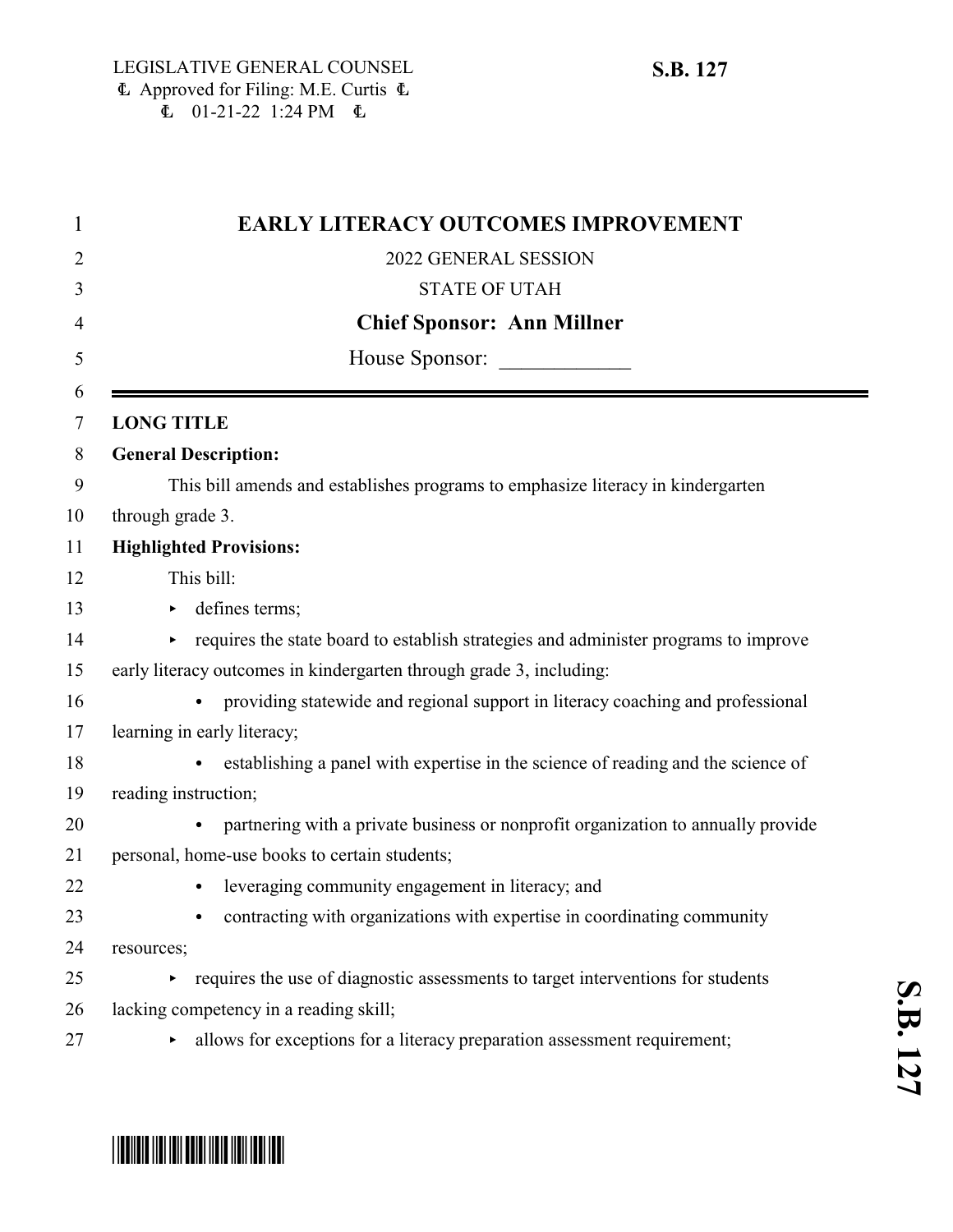| 28 | amends provisions regarding teacher preparation programs;                           |
|----|-------------------------------------------------------------------------------------|
| 29 | requires the Utah Board of Higher Education to consult with the state               |
| 30 | superintendent of public instruction to ensure fulfillment of certain conditions    |
| 31 | before distributing additional funding to institutions of higher education to hire  |
| 32 | additional faculty with training and experience in the science of reading;          |
| 33 | requires local education agencies (LEAs) to apply to the state board for grant      |
| 34 | funding to provide professional learning in early literacy to educators serving in  |
| 35 | kindergarten through grade 3;                                                       |
| 36 | amends provisions regarding partnerships that qualify under the Partnerships for    |
| 37 | <b>Student Success Grant Program;</b>                                               |
| 38 | requires LEAs to adopt science of reading curriculum and intervention programs;     |
| 39 | requires the state board, the Utah Leading through Effective, Actionable, and       |
| 40 | Dynamic Education collaborative effort, and the Center for the School of the Future |
| 41 | at Utah State University to develop a repository of materials to support LEAs in    |
| 42 | evidence-based practices for science of reading instruction;                        |
| 43 | requires current and prospective elementary school principals to pass a literacy    |
| 44 | preparation assessment; and                                                         |
| 45 | makes technical and conforming changes.                                             |
| 46 | <b>Money Appropriated in this Bill:</b>                                             |
| 47 | None                                                                                |
| 48 | <b>Other Special Clauses:</b>                                                       |
| 49 | This bill provides revisor instructions.                                            |
| 50 | <b>Utah Code Sections Affected:</b>                                                 |
| 51 | <b>AMENDS:</b>                                                                      |
| 52 | 53E-1-201, as last amended by Laws of Utah 2021, Chapters 64, 251, and 351          |
| 53 | 53E-4-307, as last amended by Laws of Utah 2020, Fifth Special Session, Chapter 14  |
| 54 | 53E-6-301, as last amended by Laws of Utah 2020, Chapters 174 and 408               |
| 55 | 53E-6-302, as last amended by Laws of Utah 2020, Chapter 408                        |
| 56 | 53F-5-214, as enacted by Laws of Utah 2020, Chapter 174 and last amended by         |
| 57 | Coordination Clause, Laws of Utah 2020, Chapter 362                                 |
| 58 | 53F-5-215, as enacted by Laws of Utah 2020, Chapter 174                             |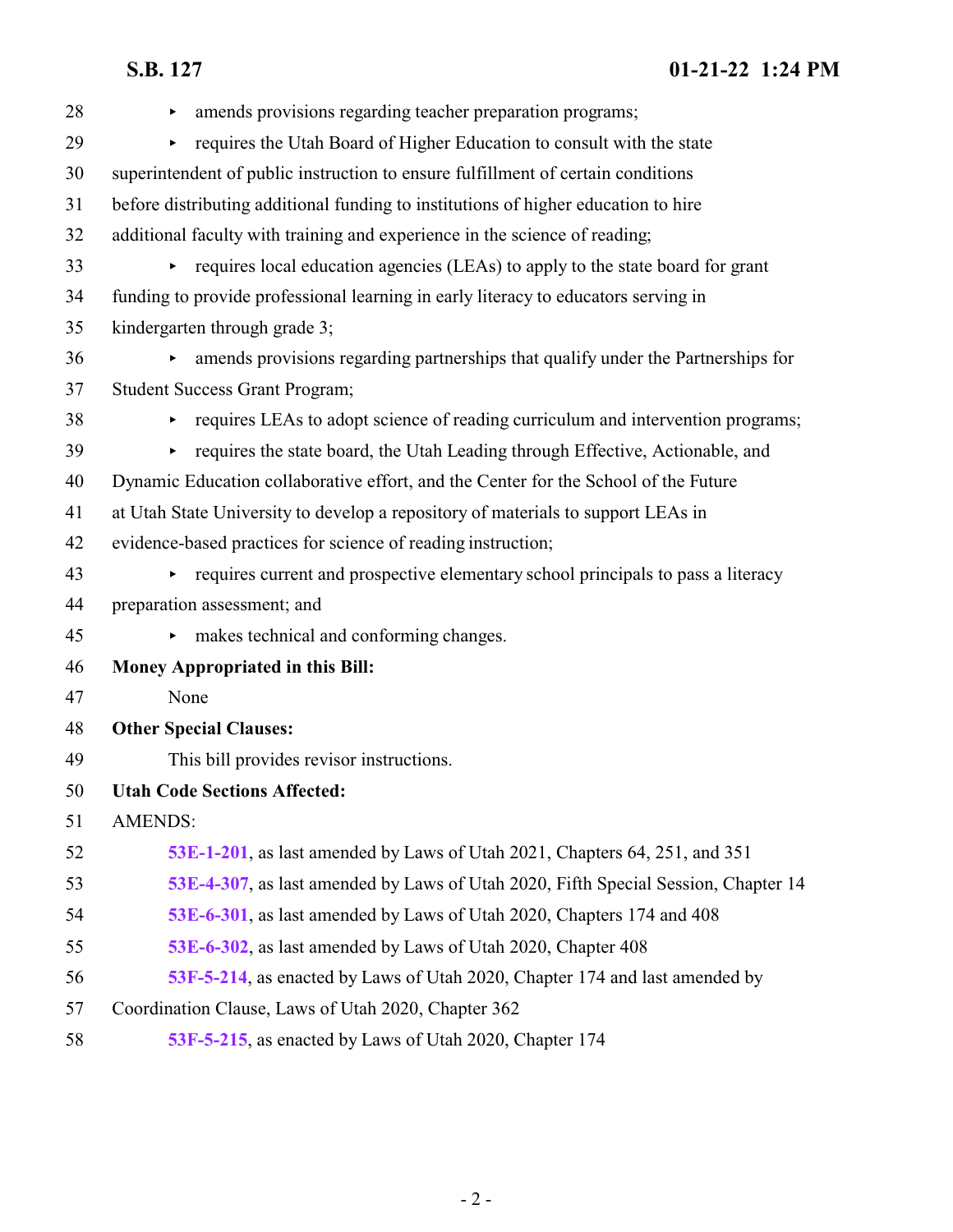<span id="page-2-0"></span>

| 59 | 53F-5-402, as last amended by Laws of Utah 2019, Chapter 186                                    |
|----|-------------------------------------------------------------------------------------------------|
| 60 | 53G-11-303, as last amended by Laws of Utah 2019, Chapter 293                                   |
| 61 | <b>ENACTS:</b>                                                                                  |
| 62 | 53E-3-1001, Utah Code Annotated 1953                                                            |
| 63 | 53E-3-1002, Utah Code Annotated 1953                                                            |
| 64 | 53E-3-1003, Utah Code Annotated 1953                                                            |
| 65 | 53E-3-1004, Utah Code Annotated 1953                                                            |
| 66 | 53G-10-306, Utah Code Annotated 1953                                                            |
| 67 | 53G-11-305, Utah Code Annotated 1953                                                            |
| 68 | <b>Utah Code Sections Affected by Revisor Instructions:</b>                                     |
| 69 | 53E-3-1003, Utah Code Annotated 1953                                                            |
| 70 | 53G-11-305, Utah Code Annotated 1953                                                            |
| 71 |                                                                                                 |
| 72 | Be it enacted by the Legislature of the state of Utah:                                          |
| 73 | Section 1. Section 53E-1-201 is amended to read:                                                |
| 74 | 53E-1-201. Reports to and action required of the Education Interim Committee.                   |
| 75 | (1) In accordance with applicable provisions and Section $68-3-14$ , the following              |
| 76 | recurring reports are due to the Education Interim Committee:                                   |
| 77 | (a) the report described in Section 9-22-109 by the STEM Action Center Board,                   |
| 78 | including the information described in Section $9-22-113$ on the status of the computer science |
| 79 | initiative and Section 9-22-114 on the Computing Partnerships Grants Program;                   |
| 80 | (b) the prioritized list of data research described in Section $35A-14-302$ and the report      |
| 81 | on research described in Section 35A-14-304 by the Utah Data Research Center;                   |
| 82 | (c) the report described in Section $35A-15-303$ by the State Board of Education on             |
| 83 | preschool programs;                                                                             |
| 84 | (d) the report described in Section $53B-1-402$ by the Utah Board of Higher Education           |
| 85 | on career and technical education issues and addressing workforce needs;                        |
| 86 | (e) the annual report of the Utah Board of Higher Education described in Section                |
| 87 | $53B-1-402$ ;                                                                                   |
| 88 | (f) the reports described in Section $53B-28-401$ by the Utah Board of Higher Education         |
| 89 | regarding activities related to campus safety;                                                  |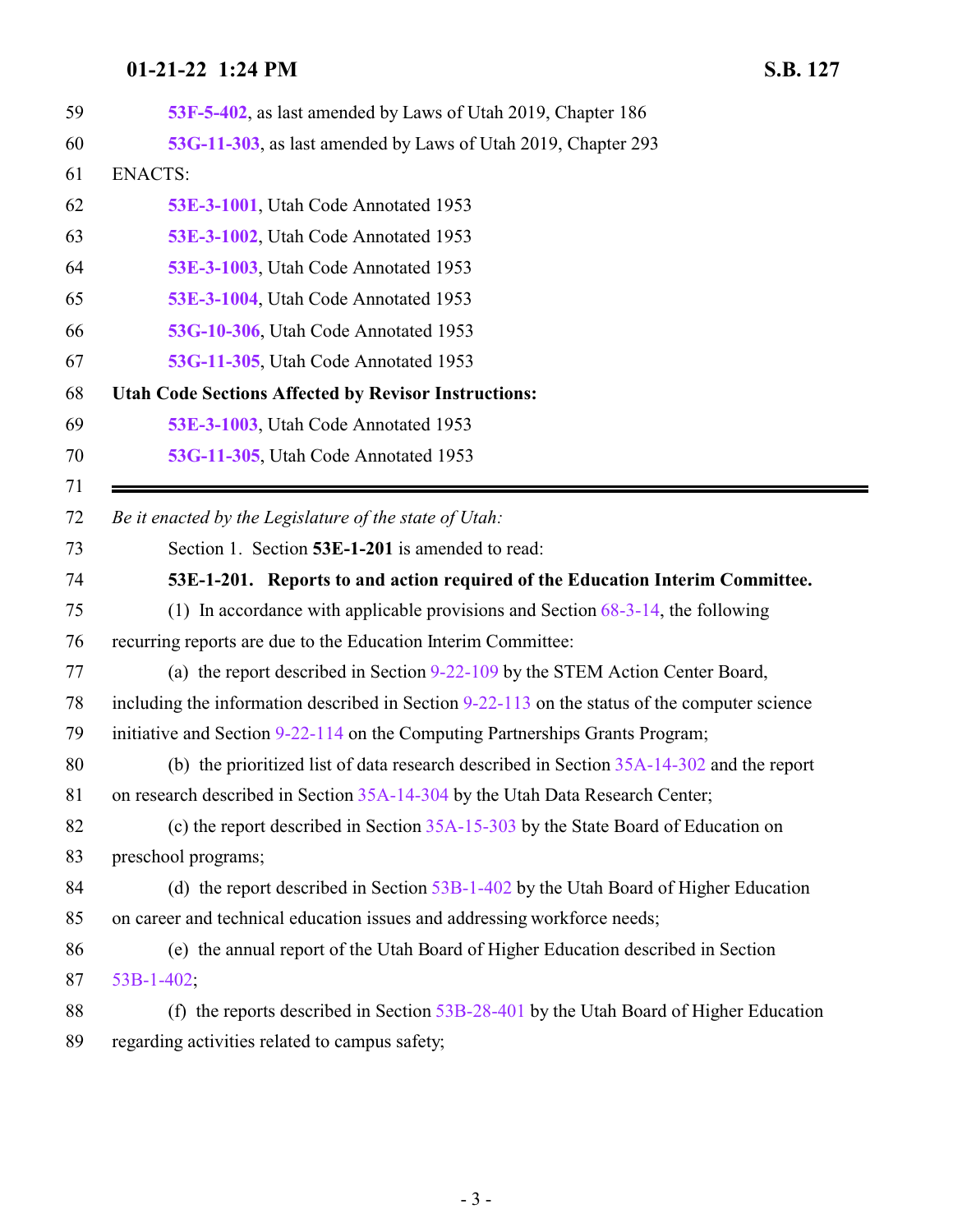(g) the State Superintendent's Annual Report by the state board described in Section [53E-1-203](http://le.utah.gov/UtahCode/SectionLookup.jsp?section=53e-1-203&session=2022GS); (h) the annual report described in Section [53E-2-202](http://le.utah.gov/UtahCode/SectionLookup.jsp?section=53e-2-202&session=2022GS) by the state board on the strategic 93 plan to improve student outcomes; (i) the report described in Section [53E-8-204](http://le.utah.gov/UtahCode/SectionLookup.jsp?section=53e-8-204&session=2022GS) by the state board on the Utah Schools for the Deaf and the Blind; (j) the report described in Section [53E-10-703](http://le.utah.gov/UtahCode/SectionLookup.jsp?section=53e-10-703&session=2022GS) by the Utah Leading through Effective, Actionable, and Dynamic Education director on research and other activities; (k) the report described in Section [53F-4-203](http://le.utah.gov/UtahCode/SectionLookup.jsp?section=53f-4-203&session=2022GS) by the state board and the independent evaluator on an evaluation of early interactive reading software; 100 (l) the report described in Section [53F-4-407](http://le.utah.gov/UtahCode/SectionLookup.jsp?section=53f-4-407&session=2022GS) by the state board on UPSTART; (m) the reports described in Sections [53F-5-214](#page-12-0), [53F-5-214.1](http://le.utah.gov/UtahCode/SectionLookup.jsp?section=53f-5-214.1&session=2022GS), and [53F-5-215](#page-14-0) by the state board related to grants for professional learning and grants for an elementary teacher preparation assessment; and (n) the report described in Section [53F-5-405](http://le.utah.gov/UtahCode/SectionLookup.jsp?section=53f-5-405&session=2022GS) by the State Board of Education regarding an evaluation of a partnership that receives a grant to improve educational outcomes 106 for students who are low income. (2) In accordance with applicable provisions and Section [68-3-14](http://le.utah.gov/UtahCode/SectionLookup.jsp?section=68-3-14&session=2022GS), the following occasional reports are due to the Education Interim Committee: (a) the report described in Section [35A-15-303](http://le.utah.gov/UtahCode/SectionLookup.jsp?section=35a-15-303&session=2022GS) by the School Readiness Board by November 30, 2020, on benchmarks for certain preschool programs; (b) the report described in Section [53B-28-402](http://le.utah.gov/UtahCode/SectionLookup.jsp?section=53b-28-402&session=2022GS) by the Utah Board of Higher Education on or before the Education Interim Committee's November 2021 meeting; (c) the reports described in Section [53E-3-520](http://le.utah.gov/UtahCode/SectionLookup.jsp?section=53e-3-520&session=2022GS) by the state board regarding cost centers and implementing activity based costing; (d) if required, the report described in Section [53E-4-309](http://le.utah.gov/UtahCode/SectionLookup.jsp?section=53e-4-309&session=2022GS) by the state board explaining the reasons for changing the grade level specification for the administration of specific assessments; (e) if required, the report described in Section [53E-5-210](http://le.utah.gov/UtahCode/SectionLookup.jsp?section=53e-5-210&session=2022GS) by the state board of an adjustment to the minimum level that demonstrates proficiency for each statewide assessment; (f) in 2022 and in 2023, on or before November 30, the report described in Subsection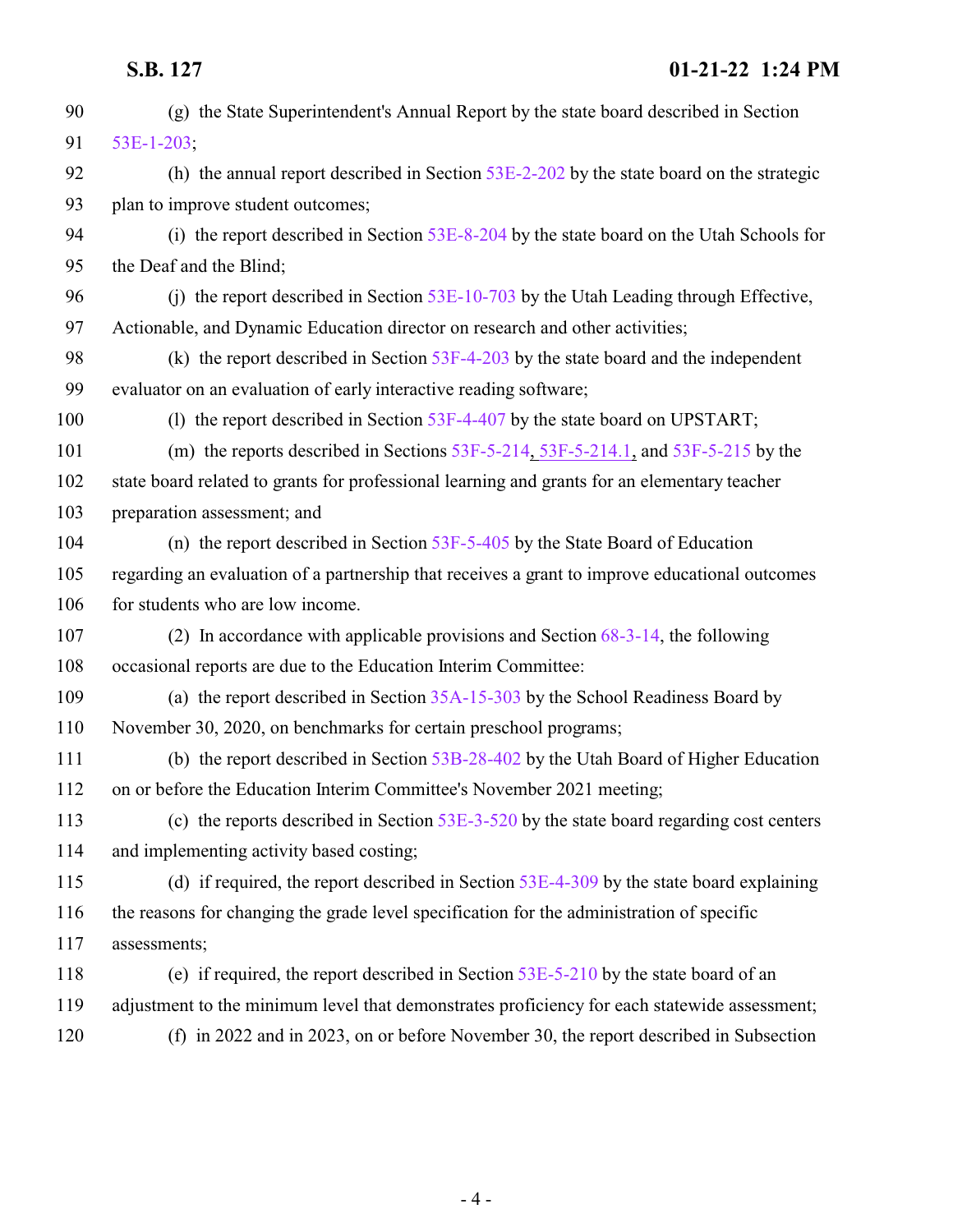| 121 | 53E-10-309(7) related to the PRIME pilot program;                                                                    |
|-----|----------------------------------------------------------------------------------------------------------------------|
| 122 | (g) the report described in Section $53E-10-702$ by Utah Leading through Effective,                                  |
| 123 | Actionable, and Dynamic Education;                                                                                   |
| 124 | (h) if required, the report described in Section $53F-2-513$ by the state board evaluating                           |
| 125 | the effects of salary bonuses on the recruitment and retention of effective teachers in high                         |
| 126 | poverty schools;                                                                                                     |
| 127 | $f(t)$ upon request, the report described in Section 53F-5-207 by the state board on the                             |
| 128 | <b>Intergenerational Poverty Intervention Grants Program;</b>                                                        |
| 129 | $\left[\frac{f(t)}{g(t)}\right]$ (i) the report described in Section 53F-5-210 by the state board on the Educational |
| 130 | Improvement Opportunities Outside of the Regular School Day Grant Program;                                           |
| 131 | $[\frac{f(k)}{f(k)}]$ (i) the report described in Section 53G-7-503 by the state board regarding fees                |
| 132 | that LEAs charge during the 2020-2021 school year;                                                                   |
| 133 | $[\text{H}](k)$ the reports described in Section 53G-11-304 by the state board regarding                             |
| 134 | proposed rules and results related to educator exit surveys;                                                         |
| 135 | $\lceil$ (m) (1) the report described in Section 62A-15-117 by the Division of Substance                             |
| 136 | Abuse and Mental Health, the State Board of Education, and the Department of Health                                  |
| 137 | regarding recommendations related to Medicaid reimbursement for school-based health                                  |
| 138 | services; and                                                                                                        |
| 139 | $\lceil$ (m) (m) the reports described in Section 63C-19-202 by the Higher Education                                 |
| 140 | Strategic Planning Commission.                                                                                       |
| 141 | Section 2. Section 53E-3-1001 is enacted to read:                                                                    |
| 142 | 53E-3-1001. Statewide goal -- Emphasis on early literacy.                                                            |
| 143 | To achieve a strenuous statewide goal of 70% in third grade-level proficiency on the                                 |
| 144 | state-administered reading assessment by July 1, 2027, the state board shall:                                        |
| 145 | (1) analyze, align, and target resources, including digital software and tools, in existing                          |
| 146 | state programs and the programs enacted in this bill, as appropriate, to support early literacy                      |
| 147 | within the state; and                                                                                                |
| 148 | (2) identify opportunities to incentivize and support LEAs and elementary schools to                                 |
| 149 | analyze data, align plans, and target resources from existing local and LEA programs to support                      |
| 150 | early literacy within the state, resulting in a comprehensive statewide alignment of early                           |
|     |                                                                                                                      |

<span id="page-4-0"></span>151 literacy plans.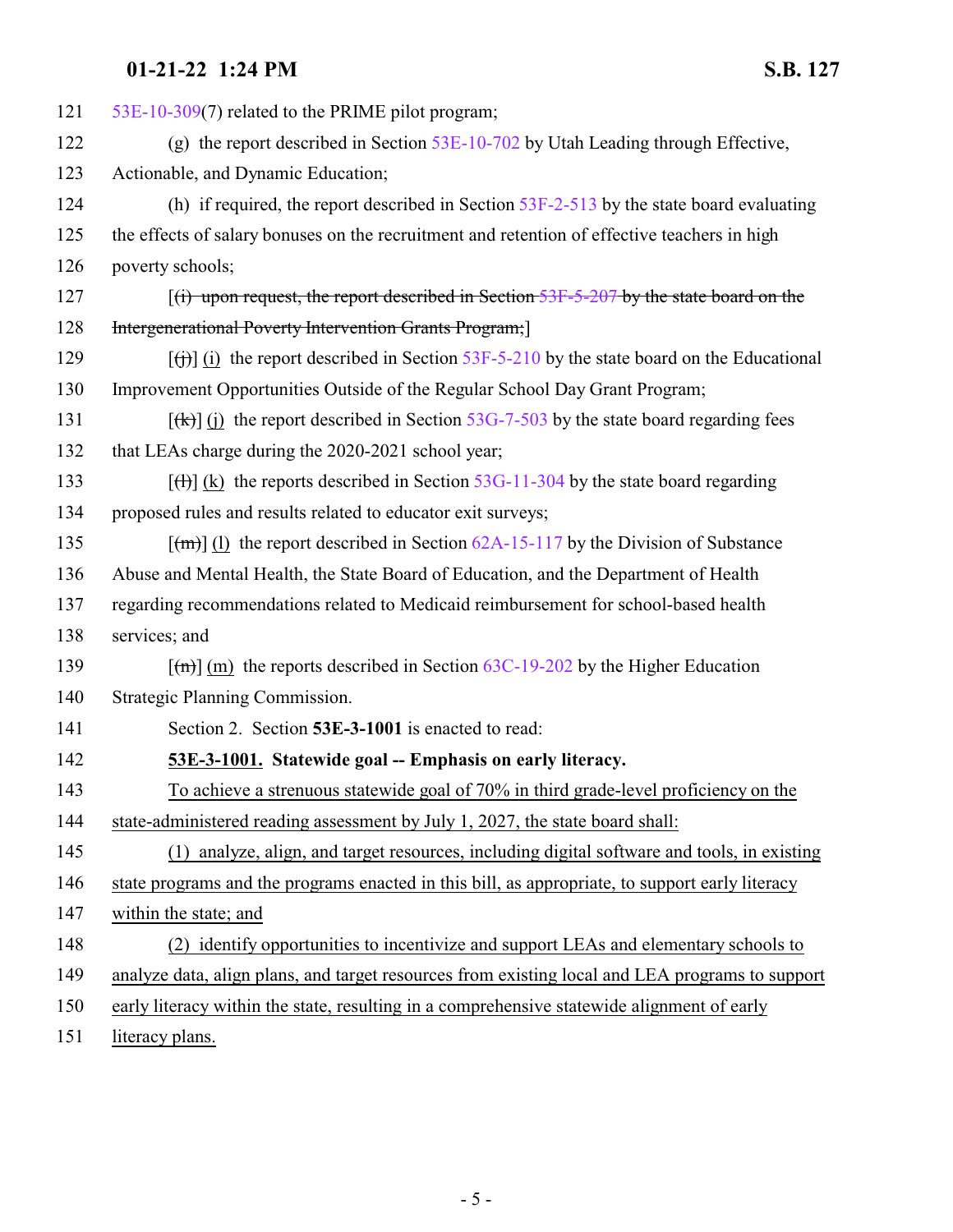<span id="page-5-0"></span>

| 152 | Section 3. Section 53E-3-1002 is enacted to read:                                                |
|-----|--------------------------------------------------------------------------------------------------|
| 153 | 53E-3-1002. Literacy coaching -- Professional learning.                                          |
| 154 | Subject to legislative appropriations, the state board shall provide, train, and assign          |
| 155 | literacy coaches to schools with low literacy achievement performance to provide early literacy  |
| 156 | coaching to teachers in kindergarten through grade 3, in accordance with this section.           |
| 157 | The state board shall make rules, in accordance with Title 63G, Chapter 3, Utah<br>(2)           |
| 158 | Administrative Rulemaking Act, to:                                                               |
| 159 | (a) establish criteria to determine which schools qualify for early literacy coaching,           |
| 160 | prioritizing coaching among:                                                                     |
| 161 | (i) schools that participate in partnerships that receive grants under Title 53F, Chapter        |
| 162 | 5, Part 4, Partnerships for Student Success Grant Program; and                                   |
| 163 | (ii) schools that fall within the bottom 25% of all schools in literacy achievement              |
| 164 | performance, as the state board further defines;                                                 |
| 165 | (b) establish minimum qualifications for early literacy coach positions to ensure                |
| 166 | adequate preparation with necessary expertise; and                                               |
| 167 | (c) define lines of authority and responsibility between a literacy coach, the school            |
| 168 | principal, the LEA, and the state board.                                                         |
| 169 | The state board shall:<br>(3)                                                                    |
| 170 | (a) ensure that one staff position supervises early literacy coaches statewide; and              |
| 171 | annually review coaching placements and adjust placements as necessary, based on<br>(b)          |
| 172 | the school's literacy achievement performance and the criteria established under Subsection (2). |
| 173 | (4) The state board shall provide professional learning support in early literacy by:            |
| 174 | (a) facilitating professional learning opportunities to support literacy coaches statewide       |
| 175 | that includes knowledge and skill development in adult learning practices, job-embedded          |
| 176 | coaching, and family engagement;                                                                 |
| 177 | (b) providing professional learning regional consultants to:                                     |
| 178 | (i) support LEAs and regional education service agencies in designing, facilitating,             |
| 179 | monitoring, and adjusting professional learning in early literacy that aligns with the           |
| 180 | professional learning standards described in Section 53G-11-303; and                             |
| 181 | (ii) serve a cohort of LEAs within a geographic region of the state; and                         |
| 182 | (c) providing statewide professional learning to support the use of collective efficacy,         |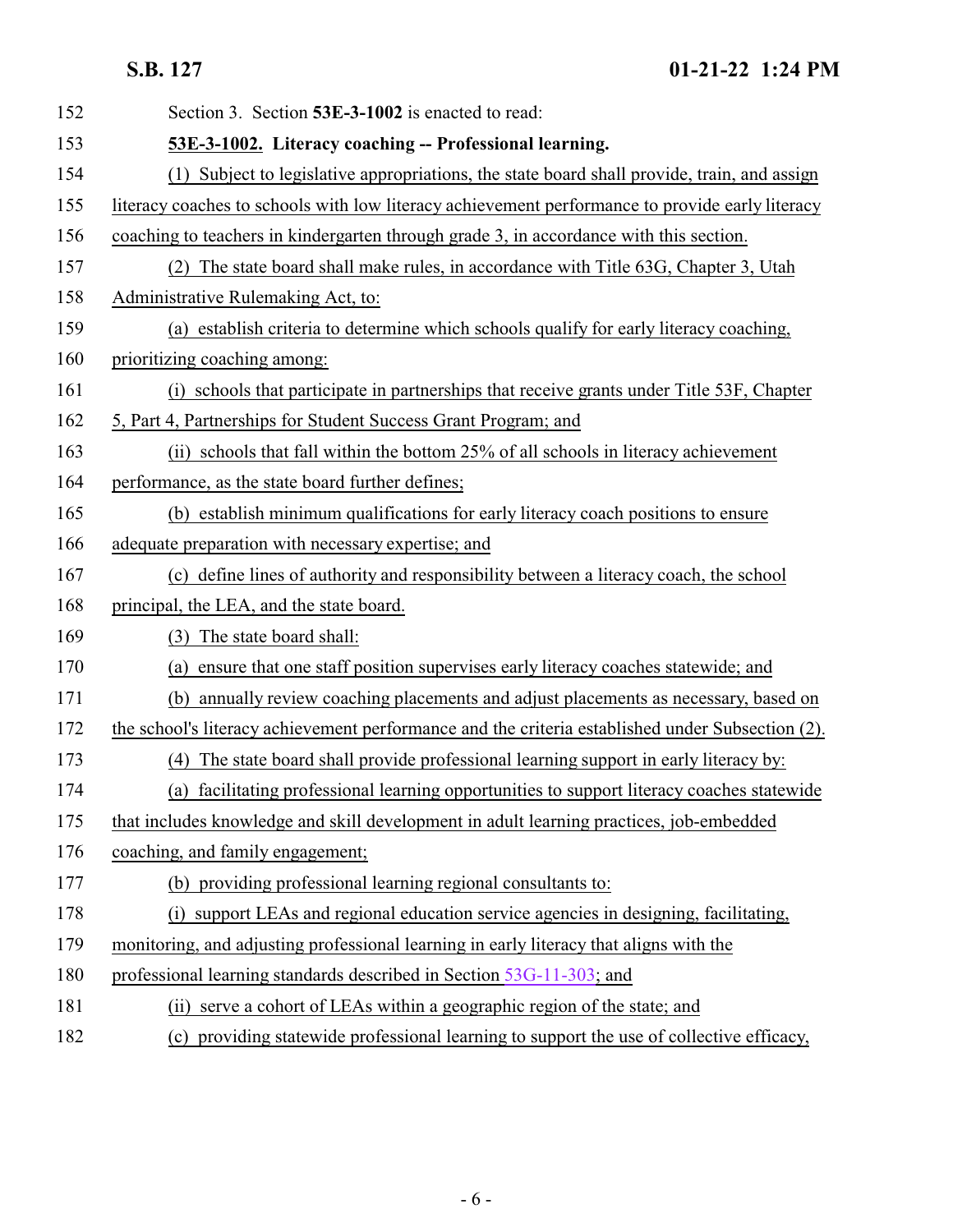<span id="page-6-0"></span>

| 183 | including the implementation of professional learning communities and school leadership         |
|-----|-------------------------------------------------------------------------------------------------|
| 184 | teams through 2027.                                                                             |
| 185 | Section 4. Section 53E-3-1003 is enacted to read:                                               |
| 186 | 53E-3-1003. Science of reading panel.                                                           |
| 187 | As used in this section:<br>(1)                                                                 |
| 188 | "Educator preparation program" means:<br>(a)                                                    |
| 189 | a university teacher education program; or                                                      |
| 190 | (ii) a program that prepares individuals using an alternative pathway to licensure, as the      |
| 191 | state board provides.                                                                           |
| 192 | (b) "Panel" means the science of reading panel that the state board establishes in              |
| 193 | accordance with this section.                                                                   |
| 194 | (c) "University teacher preparation program" means a program described in Section               |
| 195 | 53E-6-302.                                                                                      |
| 196 | The state board shall establish an expert science of reading panel consisting of up to          |
| 197 | six experts who have:                                                                           |
| 198 | (a) knowledge and a research background in the science of reading and the science of            |
| 199 | reading instruction; and                                                                        |
| 200 | (b) experience translating the science of reading into effective reading instructional          |
| 201 | practices.                                                                                      |
| 202 | The panel shall:<br>(3)                                                                         |
| 203 | (a) meet no less than once every two months;                                                    |
| 204 | (b) provide expertise to and advise the state board on implementation of:                       |
| 205 | (i) the early literacy emphases described in Section 53E-3-1001; and                            |
| 206 | (ii) educator preparation programs;                                                             |
| 207 | (c) provide advanced professional learning opportunities in the science of reading and          |
| 208 | the science of reading instruction for public schools and educator preparation programs as      |
| 209 | needed to expand statewide capacity;                                                            |
| 210 | (d) partner with ULEAD, as that term is defined in Section $53E-10-701$ , to develop and        |
| 211 | implement an online repository of digital science of reading and science of reading instruction |
| 212 | resources that is accessible to public school teachers, school leaders, parents, and educator   |
| 213 | preparation programs and associated faculty;                                                    |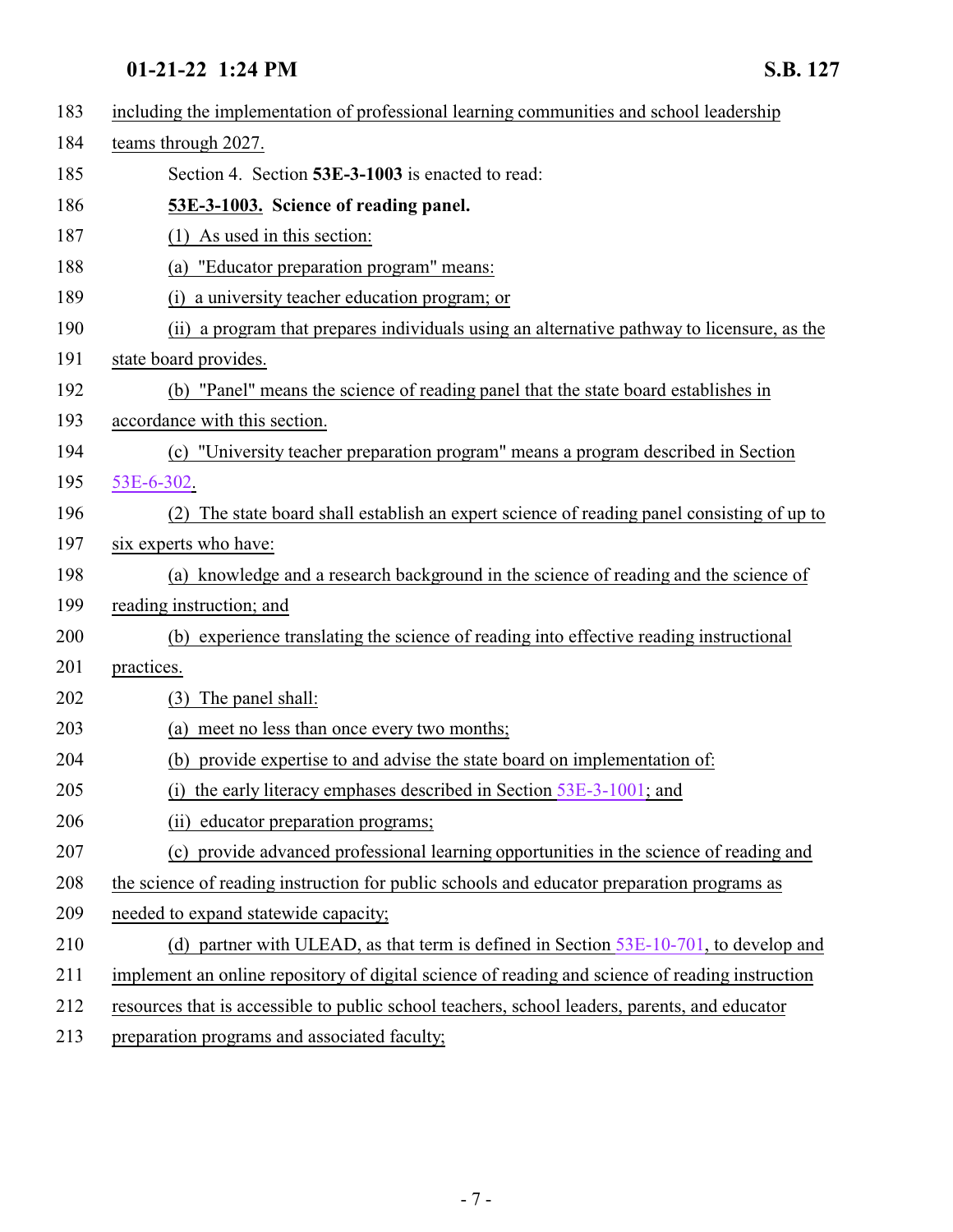<span id="page-7-0"></span>

| 214 | (e) develop professional learning modules to support teachers and school leaders to            |
|-----|------------------------------------------------------------------------------------------------|
| 215 | pass the literary preparation assessment, as that term is defined in Section 53E-6-302;        |
| 216 | (f) coordinate with educator preparation programs, university teacher preparation              |
| 217 | program faculty, deans of education, and literacy leadership fellows to advance the science of |
| 218 | reading and the science of reading instruction; and                                            |
| 219 | (g) take part in the hiring of the additional faculty members described in Subsection          |
| 220 | $53E-6-302(6)$ with two panel members participating in the hiring process.                     |
| 221 | (4) The state board may assign panel members to conduct periodic reviews of:                   |
| 222 | (a) student outcome data;                                                                      |
| 223 | (b) science of reading and science of reading instruction implementation fidelity in           |
| 224 | public schools and educator preparation programs through onsite visits; and                    |
| 225 | (c) advise LEAs regarding the science of reading and the science of reading instruction        |
| 226 | curriculum and intervention programs.                                                          |
| 227 | (5) (a) The salary and expenses of a council member who is a legislator shall be paid in       |
| 228 | accordance with Section 36-2-2 and Legislative Joint Rules, Title 5, Chapter 3, Legislator     |
| 229 | Compensation.                                                                                  |
| 230 | (b) A panel member who is not a legislator:                                                    |
| 231 | (i) may not receive compensation or benefits for the member's service on the panel; and        |
| 232 | (ii) may receive per diem and reimbursement for travel expenses that the panel member          |
| 233 | incurs as a panel member at the rates that the Division of Finance establishes under:          |
| 234 | (A) Sections $63A-3-106$ and $63A-3-107$ ; and                                                 |
| 235 | (B) rules that the Division of Finance makes under Sections 63A-3-106 and                      |
| 236 | 63A-3-107.                                                                                     |
| 237 | (6) (a) A majority of the panel members constitutes a quorum.                                  |
| 238 | The action of a majority of a quorum constitutes an action of the panel.<br>(b)                |
| 239 | The state board shall provide staff support to the panel.                                      |
| 240 | Section 5. Section 53E-3-1004 is enacted to read:                                              |
| 241 | 53E-3-1004. Community engagement for early literacy.                                           |
| 242 | The state board shall:<br>(1)                                                                  |
| 243 | (a) partner with a private business or nonprofit organization to annually provide              |
| 244 | personal, home-use, age-appropriate printed books or digital books with accompanying           |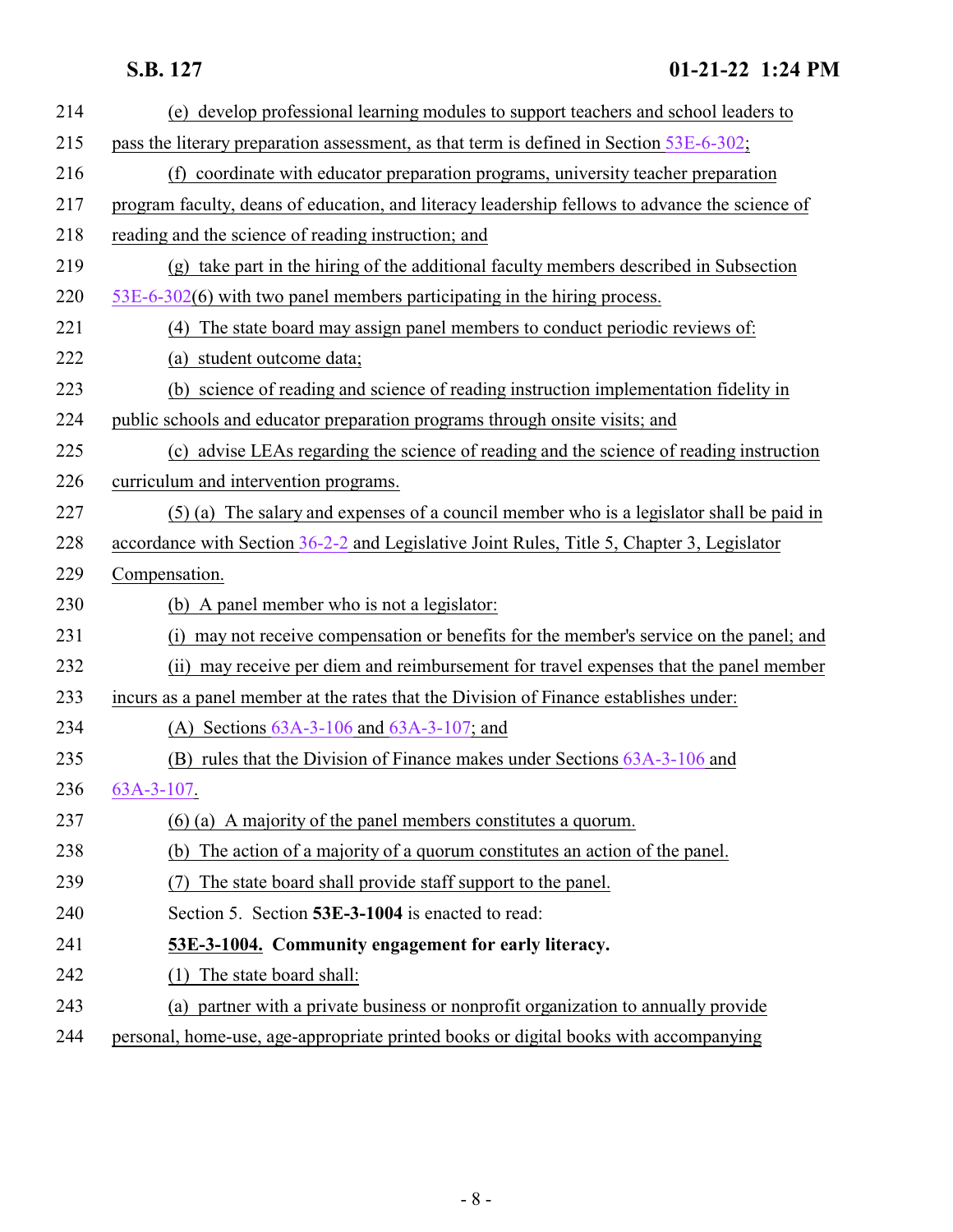<span id="page-8-0"></span>

| 245 | electronic reading devices to students:                                                            |
|-----|----------------------------------------------------------------------------------------------------|
| 246 | (i) who attend:                                                                                    |
| 247 | (A) a school that participates in partnerships that receive grants under Title 53F,                |
| 248 | Chapter 5, Part 4, Partnerships for Student Success Grant Program; or                              |
| 249 | (B) a Title I school, as that term is defined in Section $53F-2-523$ ; and                         |
| 250 | at a minimum, in kindergarten through grade 3; and<br>(ii)                                         |
| 251 | (b) provide students a choice of language where possible.                                          |
| 252 | The state board shall develop and promote a website that provides resources for                    |
| 253 | teachers and other educational support personnel to support targeted activities and strategies for |
| 254 | parents to support at-home reading.                                                                |
| 255 | (3) The state board shall contract with one or more organizations that have expertise in           |
| 256 | coordinating community resources to:                                                               |
| 257 | (a) provide training and coaching to community, school, and parent engagement                      |
| 258 | coordinators; and                                                                                  |
| 259 | (b) for a school that is not participating in a partnership that receives a grant under Title      |
| 260 | 53F, Chapter 5, Part 4, Partnerships for Student Success Grant Program:                            |
| 261 | assess the presence of existing community school infrastructure; and                               |
| 262 | (ii) provide necessary supports for parent, community, and business engagement,                    |
| 263 | including services and coordination support.                                                       |
| 264 | Section 6. Section 53E-4-307 is amended to read:                                                   |
| 265 | 53E-4-307. Benchmark assessments in reading -- Report to parent.                                   |
| 266 | (1) As used in this section[ $\frac{1}{2}$ "competency"]:                                          |
| 267 | (a) "Competency" means a demonstrable acquisition of a specified knowledge, skill, or              |
| 268 | ability that has been organized into a hierarchical arrangement leading to higher levels of        |
| 269 | knowledge, skill, or ability.                                                                      |
| 270 | (b) "Diagnostic assessment" means an assessment that measures key literacy skills,                 |
| 271 | including phonemic awareness, sound-symbol recognition, alphabet knowledge, decoding and           |
| 272 | encoding skills, and comprehension, to determine a student's specific strengths and weaknesses     |
| 273 | in a skill area.                                                                                   |
| 274 | "Evidence-based" means the same as that term is defined in Section 53G-11-303.<br>(c)              |
| 275 | "Evidence-informed" means the same as that term is defined in Section<br>(d)                       |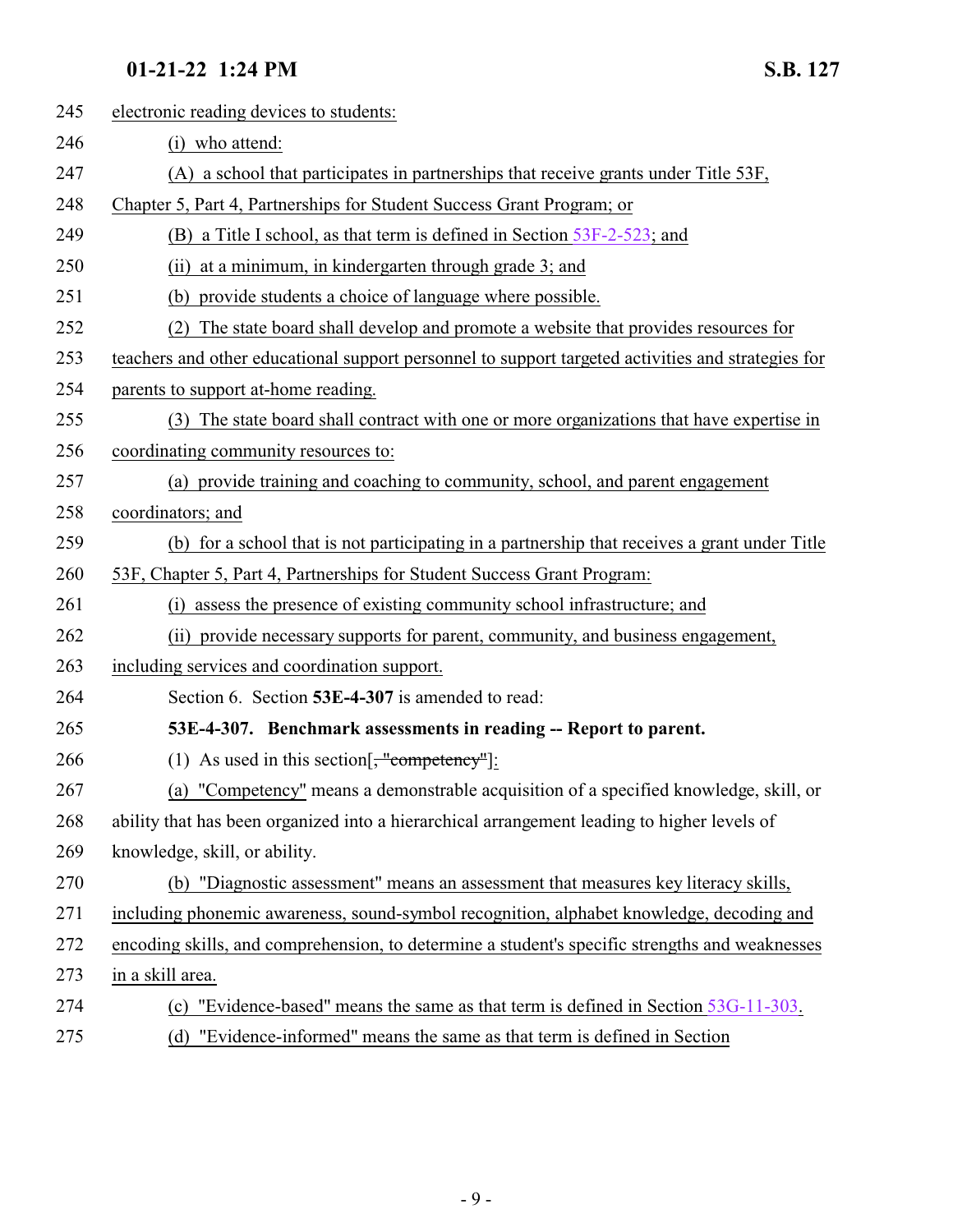<span id="page-9-0"></span>

| 276 | $53G-11-303$ .                                                                                            |
|-----|-----------------------------------------------------------------------------------------------------------|
| 277 | (2) The state board shall approve a benchmark assessment for use statewide by school                      |
| 278 | districts and charter schools to assess the reading competency of students in grades 1 through 6          |
| 279 | as provided by this section.                                                                              |
| 280 | (3) A school district or charter school shall:                                                            |
| 281 | (a) administer benchmark assessments to students in grades 1, 2, and 3 at the                             |
| 282 | beginning, middle, and end of the school year using the benchmark assessment approved by the              |
| 283 | state board; and                                                                                          |
| 284 | (b) after administering a benchmark assessment, report the results to a student's parent.                 |
| 285 | (4) If a benchmark assessment or supplemental reading assessment indicates a student                      |
| 286 | lacks competency in a reading skill, or is lagging behind other students in the student's grade in        |
| 287 | acquiring a reading skill, the school district or charter school shall:                                   |
| 288 | (a) administer diagnostic assessments to the student;                                                     |
| 289 | $\left[\frac{1}{2}\right]$ (b) using data from the diagnostic assessment, provide specific, focused, and  |
| 290 | individualized intervention to develop the reading skill;                                                 |
| 291 | $[\phi]$ (c) administer formative assessments and progress monitoring at recommended                      |
| 292 | levels for the benchmark assessment to measure the success of the focused intervention;                   |
| 293 | $[\text{e}^{-}]$ (d) inform the student's parent of activities that the parent may engage in with the     |
| 294 | student to assist the student in improving reading proficiency; [and]                                     |
| 295 | $[\text{(\text{d})}]$ (e) provide information to the parent regarding appropriate interventions available |
| 296 | to the student outside of the regular school day that may include tutoring, before and after              |
| 297 | school programs, or summer school[-]; and                                                                 |
| 298 | (f) provide instructional materials that are evidence-informed for core instruction and                   |
| 299 | evidence-based for intervention and supplemental instruction.                                             |
| 300 | $(5)$ (a) In accordance with Section 53F-4-201 and except as provided in Subsection                       |
| 301 | (5)(b), the state board shall contract with one or more educational technology providers for a            |
| 302 | benchmark assessment system for reading for students in kindergarten through grade 6.                     |
| 303 | (b) If revenue is insufficient for the benchmark assessment system for the grades                         |
| 304 | described in Subsection $(5)(a)$ , the state board shall first prioritize funding a benchmark             |
| 305 | assessment for students in kindergarten through grade 3.                                                  |
| 306 | Section 7. Section 53E-6-301 is amended to read:                                                          |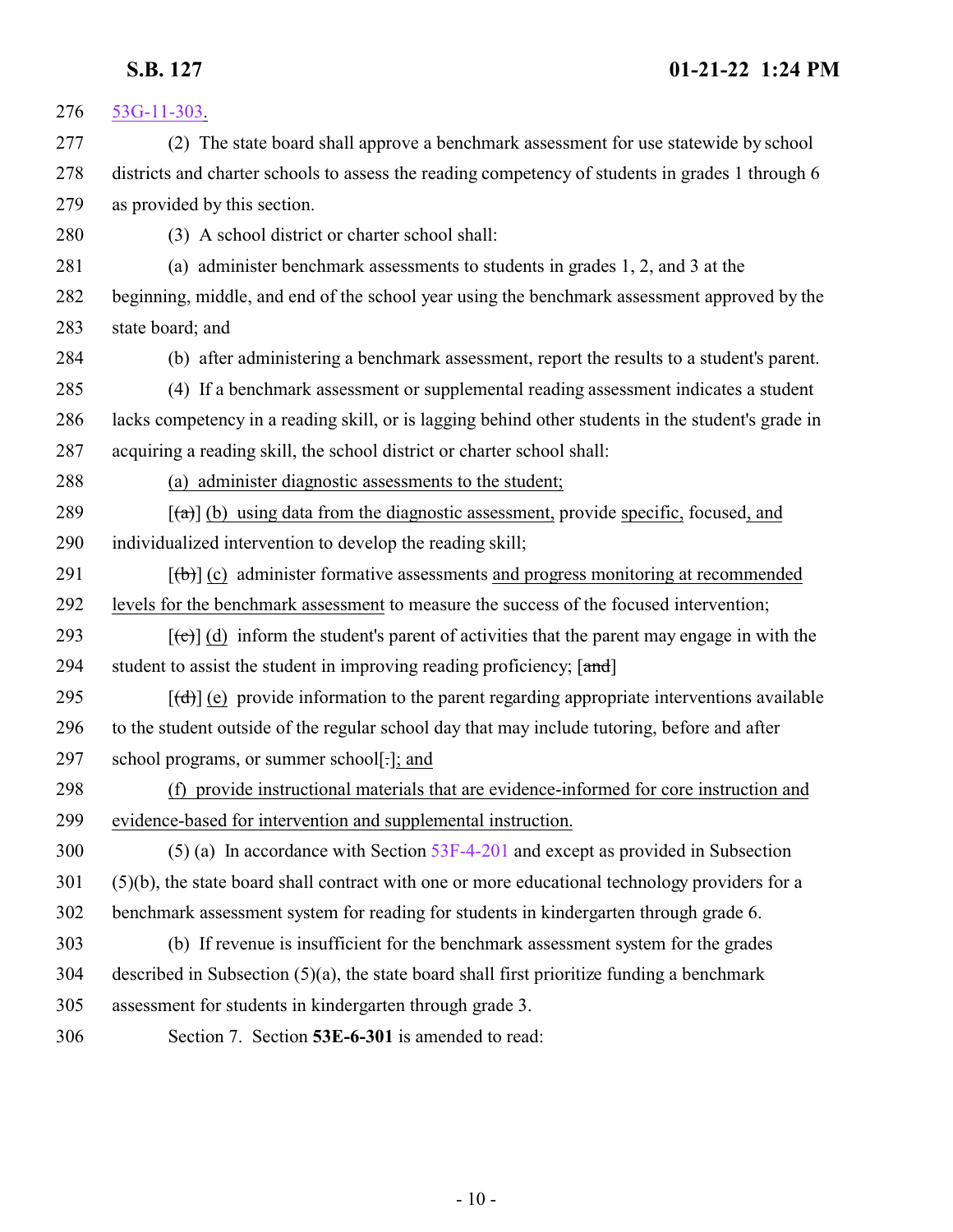<span id="page-10-0"></span>

| 307 | 53E-6-301. Qualifications of applicants for licenses -- Changes in qualifications.              |
|-----|-------------------------------------------------------------------------------------------------|
| 308 | (1) As used in this section $[\frac{1}{2} \text{ Heteracy}]$ :                                  |
| 309 | (a) "Literacy preparation assessment" means an examination that [addresses] evaluates           |
| 310 | an individual's knowledge of the science of reading, related to literacy instruction for an     |
| 311 | individual who teaches preschool, elementary school, or special education.                      |
| 312 | (b) "Required literacy preparation assessment" means a literacy preparation assessment          |
| 313 | that the state board uses to determine the qualifications of license applicants.                |
| 314 | (2) The state board shall establish by rule made in accordance with Title 63G, Chapter          |
| 315 | 3, Utah Administrative Rulemaking Act, the scholarship, training, and experience required of    |
| 316 | license applicants.                                                                             |
| 317 | (3) (a) The state board shall announce any increase in the requirements when made.              |
| 318 | (b) An increase in requirements shall become effective not less than one year from the          |
| 319 | date of the announcement.                                                                       |
| 320 | (4) The state board may determine by examination or otherwise the qualifications of             |
| 321 | license applicants.                                                                             |
| 322 | (5) If the state board uses $\lceil$ an examination] a required literacy preparation assessment |
| 323 | under Subsection (4) [that is a literacy preparation assessment]:                               |
| 324 | (a) (i) the state board shall make rules to allow an LEA to hire a license applicant who        |
| 325 | does not successfully pass the required literacy preparation assessment for a limited duration  |
| 326 | pending successful passage; and                                                                 |
| 327 | $[\phi]$ (ii) the license applicant is not eligible for a professional educator license         |
| 328 | described in Section 53E-6-201 until the license applicant successfully passes the required     |
| 329 | literacy preparation assessment                                                                 |
| 330 | (b) the state board may make rules in accordance with Title 63G, Chapter 3, Utah                |
| 331 | Administrative Rulemaking Act, to:                                                              |
| 332 | (i) establish exemptions for the required literacy preparation assessment; and                  |
| 333 | (ii) develop a pathway to demonstrate early literacy competency as an exception to the          |
| 334 | requirement to pass the required literacy preparation assessment.                               |
| 335 | Section 8. Section 53E-6-302 is amended to read:                                                |
| 336 | 53E-6-302. Teacher preparation programs.                                                        |
| 337 | (1) As used in this section, "required literary preparation assessment" means the same          |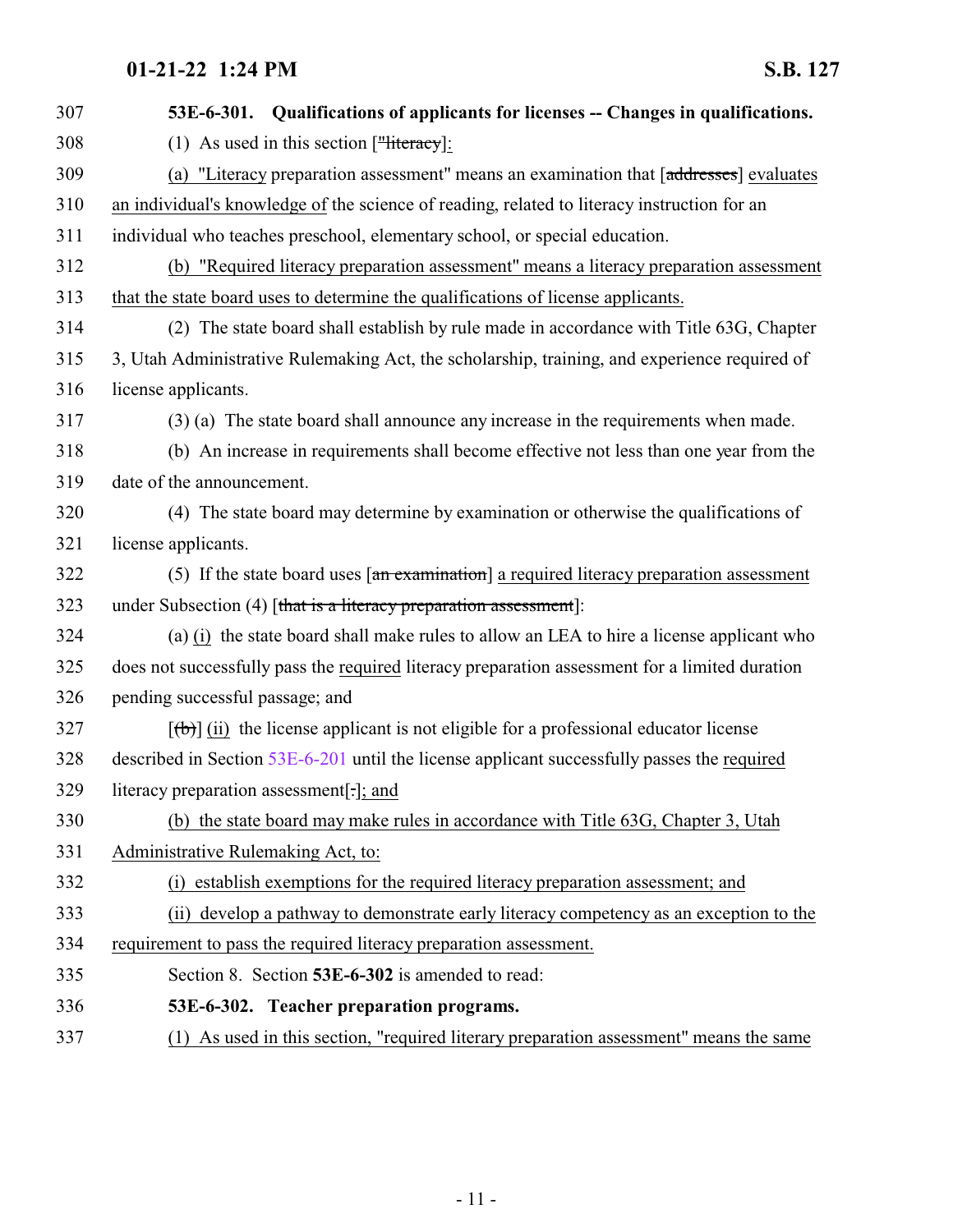| 338 | as that term is defined in Section 53E-6-301.                                                                 |
|-----|---------------------------------------------------------------------------------------------------------------|
| 339 | $[\text{(+)}]$ (2) In accordance with Title 63G, Chapter 3, Utah Administrative Rulemaking                    |
| 340 | Act, the state board shall make rules that establish standards for approval of a preparation                  |
| 341 | program.                                                                                                      |
| 342 | $[\frac{1}{2}]$ (3) The state board shall ensure that standards adopted under Subsection $[\frac{1}{2}]$ (2): |
| 343 | (a) meet or exceed generally recognized national standards for preparation of                                 |
| 344 | educators[.];                                                                                                 |
| 345 | (b) include requirements for preparation programs to:                                                         |
| 346 | (i) provide instruction in the science of reading; and                                                        |
| 347 | (ii) prepare license applicants to pass the required literacy preparation assessment at no                    |
| 348 | cost to the applicants, including providing ongoing support for up to three total attempts of the             |
| 349 | required literacy preparation assessment.                                                                     |
| 350 | $[\langle 3\rangle]$ (4) The state board shall designate an employee of the state board's staff to:           |
| 351 | (a) work with education deans of state institutions of higher education to coordinate                         |
| 352 | on-site monitoring of teacher preparation programs that may include:                                          |
| 353 | (i) monitoring courses for teacher preparation programs;                                                      |
| 354 | (ii) working with course instructors for teacher preparation programs; and                                    |
| 355 | (iii) interviewing students admitted to teacher preparation programs;                                         |
| 356 | (b) act as a liaison between:                                                                                 |
| 357 | (i) the state board;                                                                                          |
| 358 | (ii) local school boards or charter school governing boards; and                                              |
| 359 | (iii) representatives of teacher preparation programs; and                                                    |
| 360 | (c) report the employee's findings and recommendations for the improvement of                                 |
| 361 | teacher preparation programs to:                                                                              |
| 362 | (i) the state board; and                                                                                      |
| 363 | (ii) education deans of state institutions of higher education.                                               |
| 364 | $\lceil (4) \rceil$ (5) The state board shall:                                                                |
| 365 | (a) in good faith, consider the findings and recommendations described in Subsection                          |
| 366 | $[\left(3\right)] (4)(c)$ ; and                                                                               |
| 367 | (b) in accordance with Title 63G, Chapter 3, Utah Administrative Rulemaking Act,                              |
| 368 | make rules, as the state board determines is necessary, to implement recommendations                          |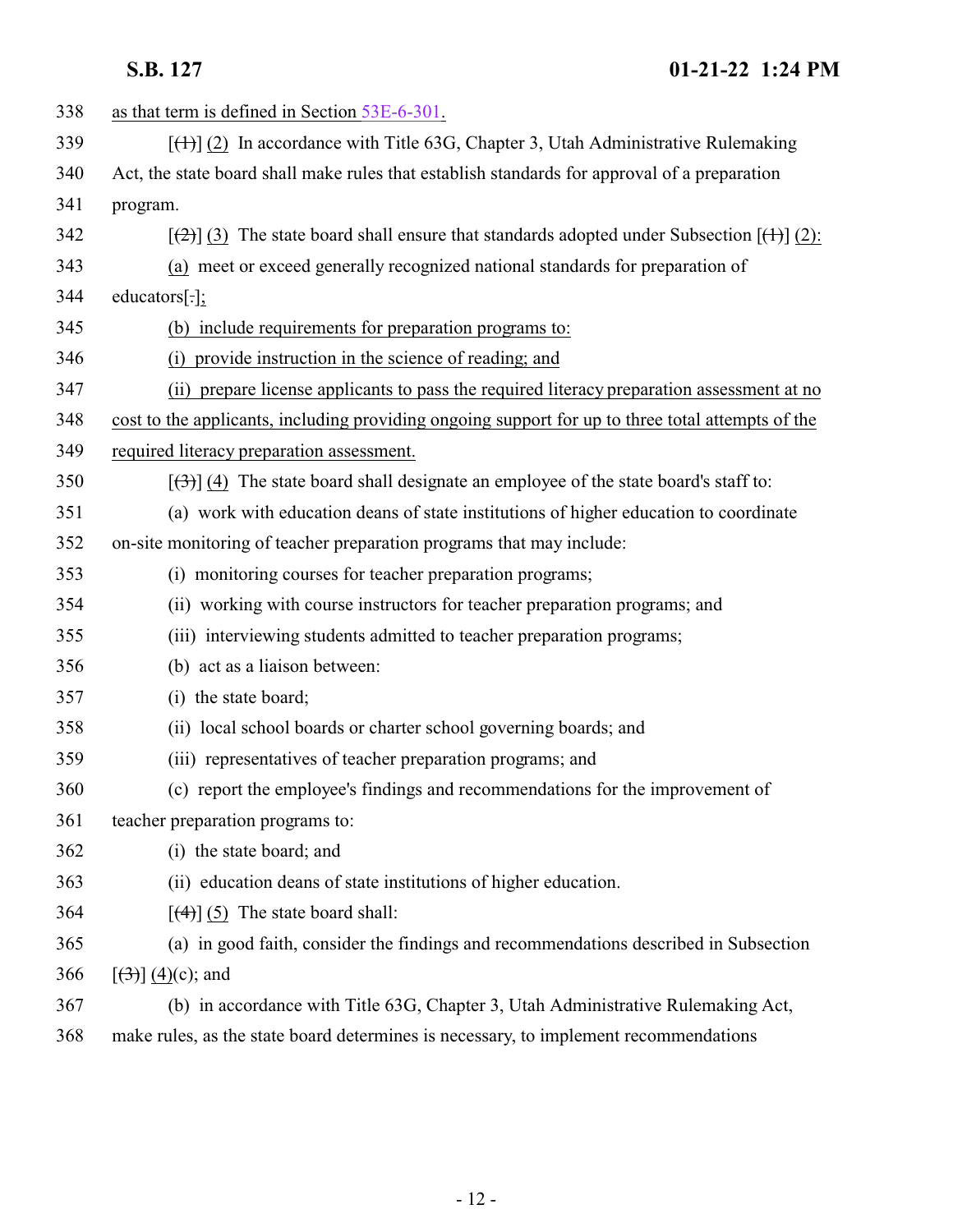<span id="page-12-0"></span>

| 369 | described in Subsection $[\left(\frac{1}{2}\right)] (4)(c)$ .                                           |
|-----|---------------------------------------------------------------------------------------------------------|
| 370 | (6) Subject to legislative appropriations, the Utah Board of Higher Education shall:                    |
| 371 | (a) provide matching funds to each of the state's institutions of higher education with a               |
| 372 | teacher preparation program:                                                                            |
| 373 | (i) to hire an additional faculty member who has training in the science of reading and                 |
| 374 | the science of reading instruction; and                                                                 |
| 375 | (ii) in an amount equal to 75% of the cost of making the hire described in Subsection                   |
| 376 | $(6)(a)$ if the institution provides 25% of the cost; and                                               |
| 377 | (b) consult the state superintendent regarding:                                                         |
| 378 | (i) criteria for the hire described in Subsection $(6)(a)$ that would qualify for a                     |
| 379 | distribution of funding; and                                                                            |
| 380 | (ii) an individual institution's fulfillment of the criteria described in Subsection                    |
| 381 | $(6)(b)(i)$ before distributing funding.                                                                |
| 382 | An institution that hires an additional faculty member shall coordinate with the                        |
| 383 | science of reading panel described in Section $53E-3-1003$ to include two members of the panel          |
| 384 | in the institution's hiring process.                                                                    |
| 385 | (8) The state board shall:                                                                              |
| 386 | (a) monitor accreditation of university programs regarding the science of reading                       |
| 387 | preparation described in Subsection $(3)(b)$ at the institutions described in Subsection $(6)(a)$ ; and |
| 388 | (b) (i) develop strategies to provide support for preparation programs with low rates of                |
| 389 | passage on the required literacy preparation assessment; and                                            |
| 390 | (ii) provide increasing levels of support to a preparation program with low rates of                    |
| 391 | passage on the required literacy preparation assessment for two consecutive years.                      |
| 392 | Section 9. Section 53F-5-214 is amended to read:                                                        |
| 393 | 53F-5-214. Grant for professional learning.                                                             |
| 394 | (1) Subject to legislative appropriations, the state board shall award grants to:                       |
| 395 | (a) LEAs to provide teachers in pre-kindergarten, kindergarten, and grades 1 through 3                  |
| 396 | with professional learning opportunities in early literacy and mathematics[-]; and                      |
| 397 | (b) the required early literacy professional learning opportunity described in Subsection               |
| 398 | (6).                                                                                                    |
| 399 | (2) The state board shall award a grant described in this section to an LEA that submits                |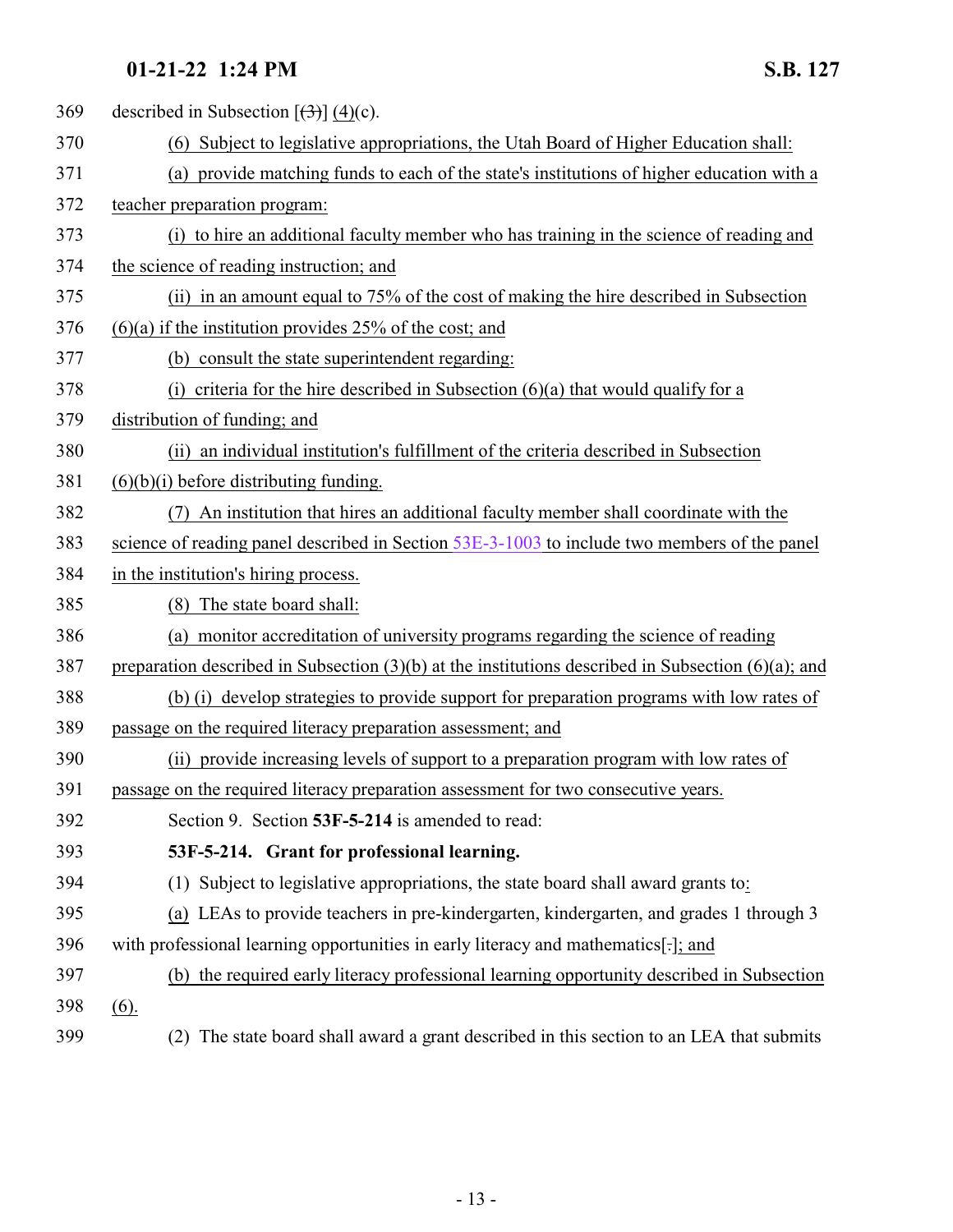| 400 | to the state board a completed application, as provided by the state board, that includes a        |
|-----|----------------------------------------------------------------------------------------------------|
| 401 | description of the evidence-based, based on assessment data, professional learning                 |
| 402 | opportunities the LEA will provide that are:                                                       |
| 403 | (a) aligned with the professional learning standards described in Section $53G-11-303$ ;           |
| 404 | and                                                                                                |
| 405 | (b) targeted to attaining the local and state early learning goals described in Section            |
| 406 | 53G-7-218.                                                                                         |
| 407 | (3) An LEA that receives a grant described in this section shall use the grant for the             |
| 408 | purposes described in Subsection (2).                                                              |
| 409 | (4) In accordance with Title 63G, Chapter 3, Utah Administrative Rulemaking Act, the               |
| 410 | state board shall make rules to establish:                                                         |
| 411 | (a) required elements of the professional learning opportunities described in Subsection           |
| 412 | $(2)$ ; [and]                                                                                      |
| 413 | (b) a formula to determine an LEA's grant amount under this section, including                     |
| 414 | identifying the amount an LEA receives for:                                                        |
| 415 | (i) professional learning opportunities under Subsection (2); and                                  |
| 416 | (ii) the required early literacy professional learning opportunity described in Subsection         |
| 417 | $(6)$ ; and                                                                                        |
| 418 | (c) specifications regarding the LEA's provision of the required early literacy                    |
| 419 | professional learning opportunity described in Subsection (6).                                     |
| 420 | (5) The state board shall annually report to the Education Interim Committee on or                 |
| 421 | before the November interim committee meeting regarding the administration and outcomes of         |
| 422 | the grant described in this section.                                                               |
| 423 | $(6)$ (a) As used in this Subsection (6), "early literacy professional learning opportunity"       |
| 424 | means the early literacy opportunity that the majority of recipients of grant funding under this   |
| 425 | section used before the effective date of this bill to provide professional learning opportunities |
| 426 | in early literacy.                                                                                 |
| 427 | (b) (i) Except as described in Subsection $(6)(b)(ii)$ , the following shall complete the          |
| 428 | early literacy professional learning opportunity before July 1, 2025, each:                        |
| 429 | (A) general and special education teacher in kindergarten through grade 3;                         |
| 430 | (B) district administrator over literacy;                                                          |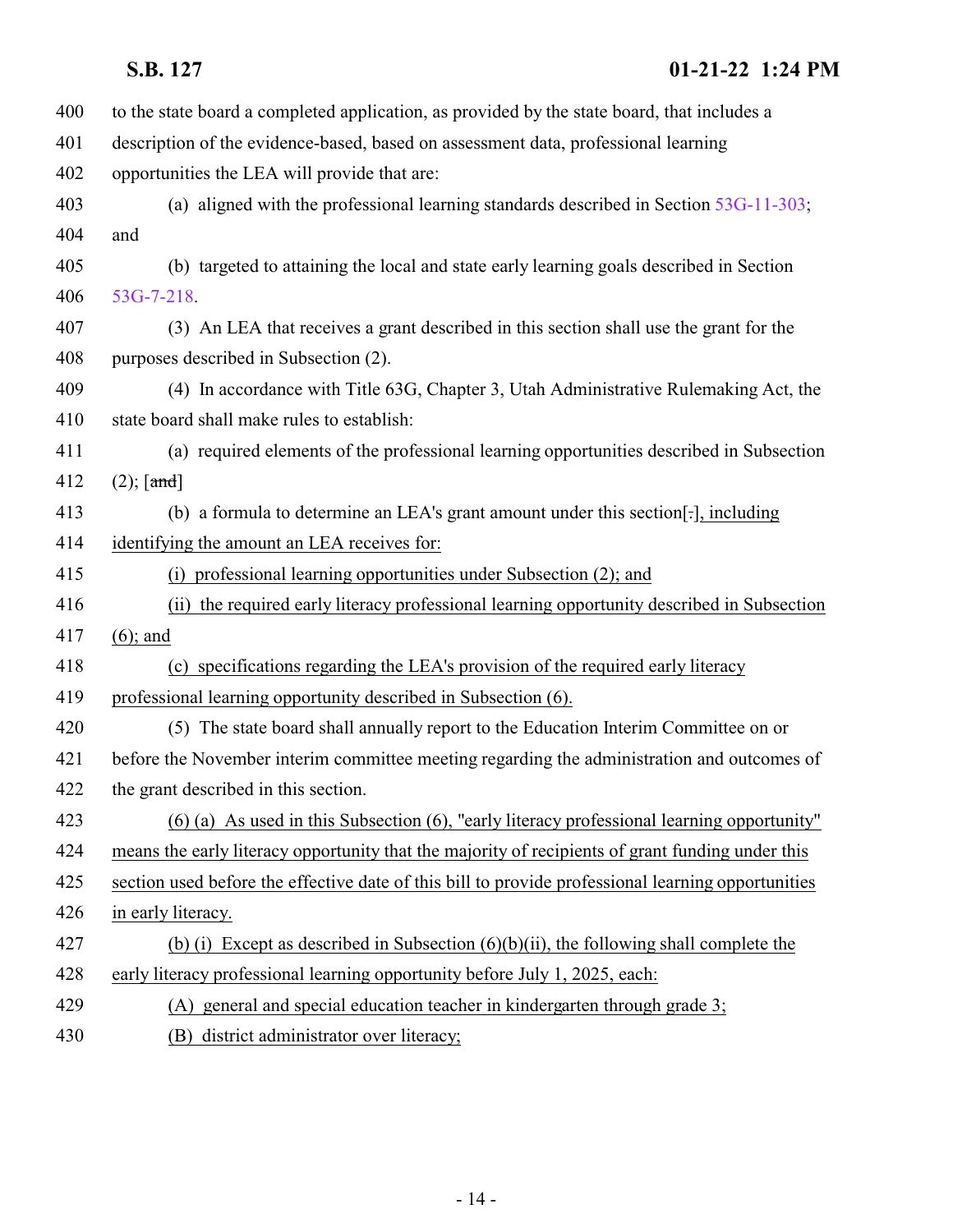<span id="page-14-0"></span>

| 431 | elementary school principal;<br>(C)                                                               |
|-----|---------------------------------------------------------------------------------------------------|
| 432 | school psychologist serving in an elementary school; and<br>(D)                                   |
| 433 | elementary school literacy coach who serves kindergarten through grade 3.<br>(E)                  |
| 434 | The following are exempt from the professional learning opportunity completion<br>(ii)            |
| 435 | requirement in Subsection $(6)(b)(i)$ :                                                           |
| 436 | an educator who has already completed the early literacy professional learning<br>(A)             |
| 437 | program;                                                                                          |
| 438 | dual language immersion educators who teach in the target language;<br>(B)                        |
| 439 | (C) special education teachers who serve students with significant cognitive                      |
| 440 | disabilities;                                                                                     |
| 441 | (D) teachers within one year of retirement; and                                                   |
| 442 | other similar educator roles as the state board identifies in board rule, made in<br>(E)          |
| 443 | accordance with Title 63G, Chapter 3, Utah Administrative Rulemaking Act.                         |
| 444 | (c) (i) Before the 2022-2023 school year, each LEA shall apply for grant funding under            |
| 445 | this subsection (6) to provide the early literacy professional learning opportunity to each       |
| 446 | individual described in Subsection $(6)(b)(i)$ within the LEA.                                    |
| 447 | An LEA that receives a grant for use under this Subsection (6) shall:<br>(ii)                     |
| 448 | (A) use the grant to provide the early literacy professional learning opportunity for each        |
| 449 | educator described in Subsection $(6)(b)(i)$ within the LEA; and                                  |
| 450 | (B) provide the early literacy professional learning opportunity as part of the educator's        |
| 451 | contracted time or daily rate.                                                                    |
| 452 | (d) In awarding grant funding under this section for the required early literacy                  |
| 453 | professional learning opportunity, the state board shall award funding to an LEA to provide the   |
| 454 | opportunity to each individual described in Subsection $(6)(c)(i)$ , prioritizing applicants that |
| 455 | have not yet participated in the early literacy professional learning opportunity.                |
| 456 | Section 10. Section 53F-5-215 is amended to read:                                                 |
| 457 | 53F-5-215. Elementary teacher preparation assessment grant.                                       |
| 458 | (1) As used in this section:                                                                      |
| 459 | (a) "License" means a license that:                                                               |
| 460 | (i) is described in Section $53E-6-102$ ; and                                                     |
| 461 | (ii) qualifies an individual to teach elementary school.                                          |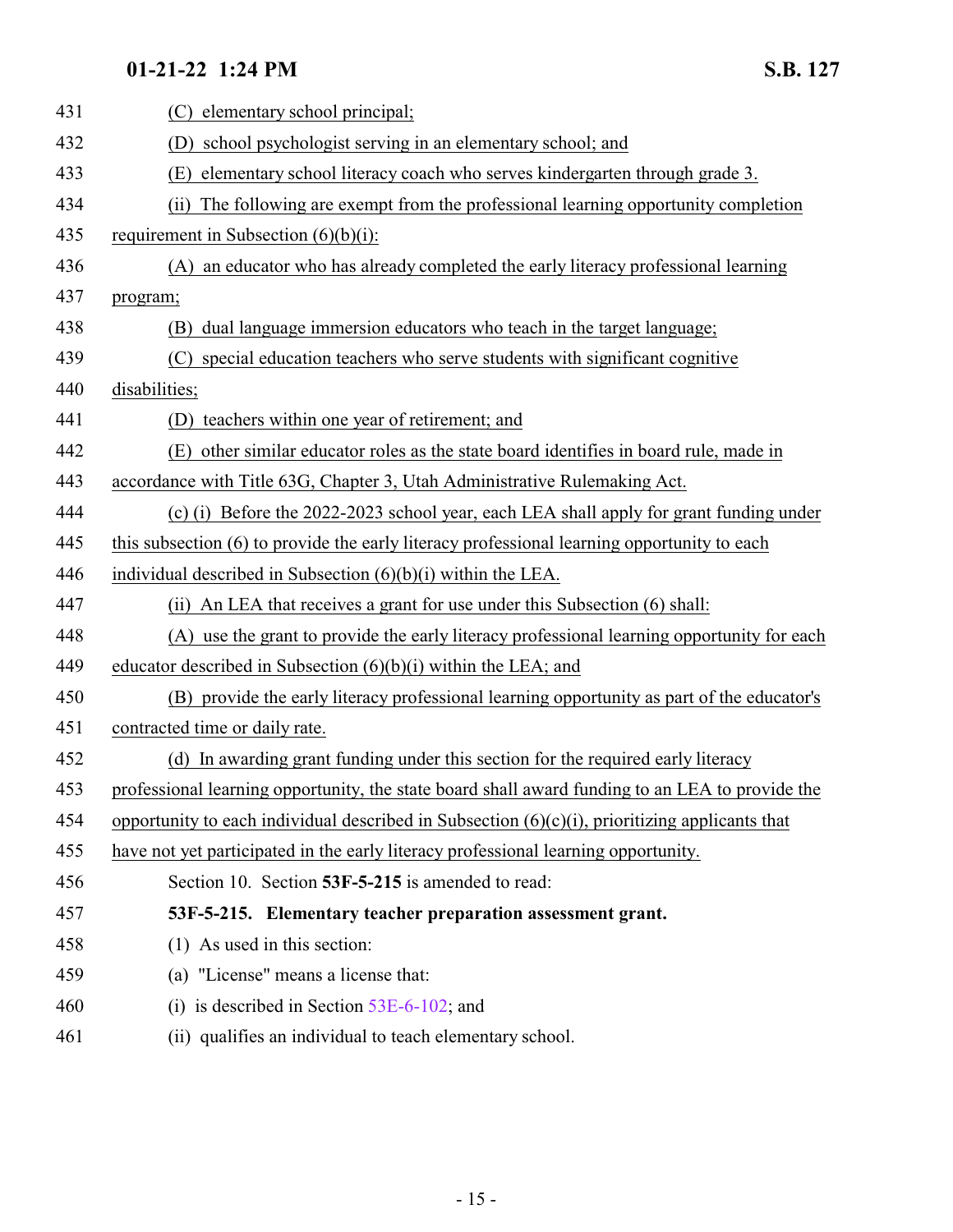<span id="page-15-0"></span> (b) ["Literacy] "Required literacy preparation assessment" means the same as that term is defined in Section [53E-6-301](#page-9-0). (2) Beginning September 1, 2021, subject to legislative appropriations, the state board shall award grants to institutions of higher education for the cost of the initial attempt of the required literacy preparation assessment for license applicants graduating from the institution during the year relevant to the grant. (3) In accordance with Title 63G, Chapter 3, Utah Administrative Rulemaking Act, the state board may make rules to establish the license, type of license, or license concentration eligible for the grant described in this section. 471 (4) [An institution of higher education] An educator preparation program, as that term is defined in Section [53E-3-1003](#page-6-0), may apply for a grant described in this section by submitting to the state board an application, as provided by the state board, including an estimate of the number and names of prospective license applicants expected to graduate in the year relevant to the grant application. (5) Notwithstanding Subsections (2) and (4), beginning July 1, 2020, and ending August 31, 2021, the state board may award grants under this section to institutions of higher education to pilot test a required literacy preparation assessment. (6) The state board shall annually report to the Education Interim Committee on or before the November interim committee meeting regarding the administration and outcomes of the grant described in this section. Section 11. Section **53F-5-402** is amended to read: **53F-5-402. Partnerships for Student Success Grant Program established.** (1) There is created the Partnerships for Student Success Grant Program to improve educational outcomes for low income students through the formation of cross sector partnerships that use data to align and improve efforts focused on student success. (2) Subject to legislative appropriations, the state board shall award grants to eligible partnerships that enter into a memorandum of understanding between the members of the eligible partnership to plan or implement a partnership that: (a) establishes shared goals, outcomes, and measurement practices based on unique community needs and interests that: 492 [(i) are aligned with the recommendations of the five- and ten-year plan to address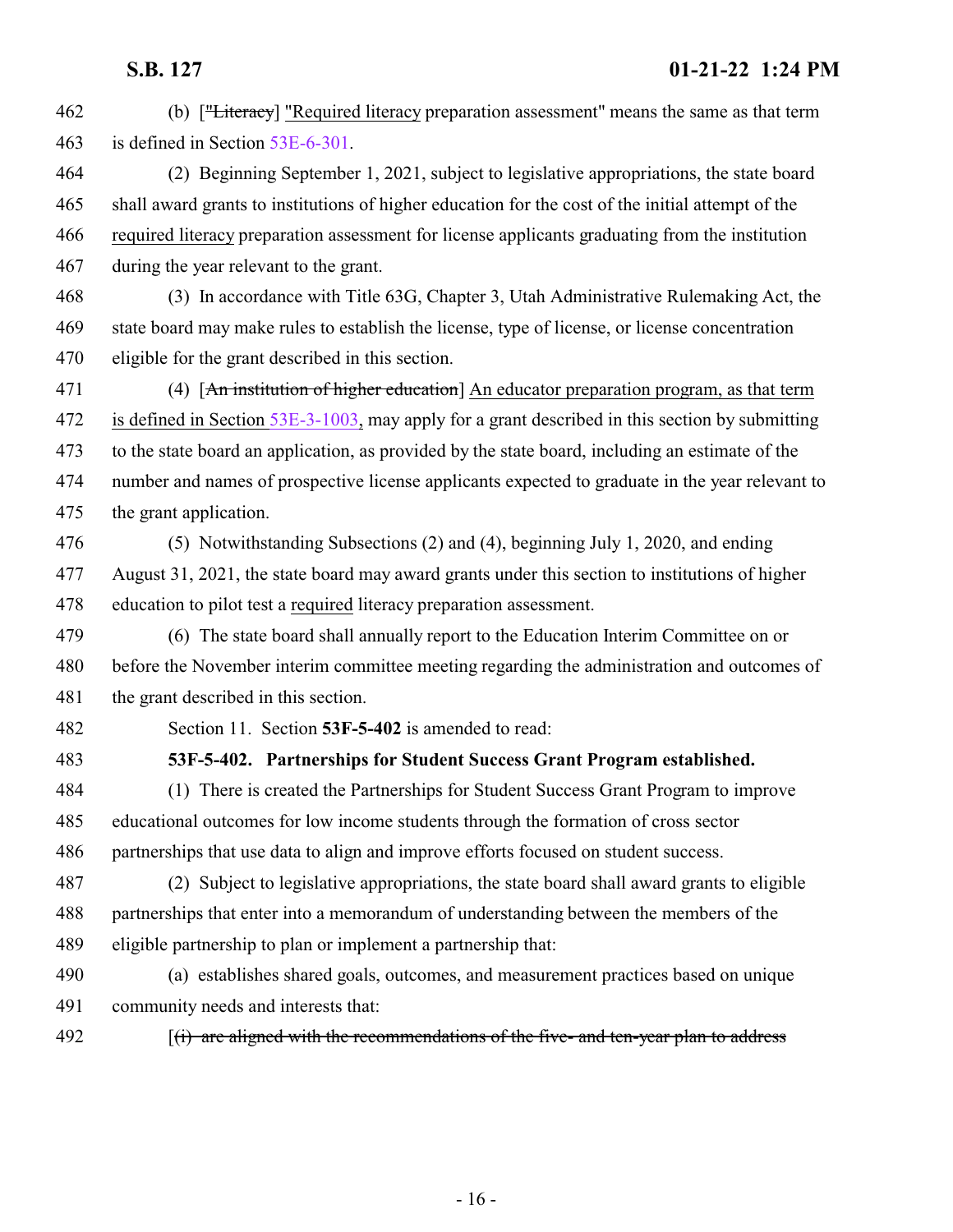| 493 | intergenerational poverty described in Section 35A-9-303; and                                          |
|-----|--------------------------------------------------------------------------------------------------------|
| 494 | $[(ii)$ address, $](i)$ for students attending $[a]$ an elementary school within an eligible           |
| 495 | school feeder pattern, focus on:                                                                       |
| 496 | (A) kindergarten readiness;                                                                            |
| 497 | (B) $[\text{grade } 3 \text{ mathematics and}]$ reading proficiency[;], consistent with the science of |
| 498 | reading, as defined by the science of reading panel described in Section 53E-3-1003; and               |
| 499 | (C) grade 3 mathematics; and                                                                           |
| 500 | (ii) for students attending a second school within an eligible school feeder pattern,                  |
| 501 | focus on:                                                                                              |
| 502 | $[\text{ }(\text{ }(\text{ }))]$ (A) grade 8 mathematics and reading proficiency;                      |
| 503 | $[\overline{(B)}]$ (B) high school graduation;                                                         |
| 504 | $[\text{fE}](C)$ postsecondary education attainment;                                                   |
| 505 | $[f(f)]$ (D) physical and mental health; and                                                           |
| 506 | $[\text{f}\Theta]$ (E) development of career skills and readiness;                                     |
| 507 | (b) coordinates and aligns services to:                                                                |
| 508 | (i) students attending schools within an eligible school feeder pattern; and                           |
| 509 | (ii) the families and communities of the students within an eligible school feeder                     |
| 510 | pattern;                                                                                               |
| 511 | (c) implements a system for:                                                                           |
| 512 | (i) sharing data to monitor and evaluate shared goals and outcomes, in accordance with                 |
| 513 | state and federal law; and                                                                             |
| 514 | (ii) accountability for shared goals and outcomes; and                                                 |
| 515 | (d) commits to providing matching funds as described in Section $53F-5-403$ .                          |
| 516 | (3) In making grant award determinations, the state board shall prioritize funding for an              |
| 517 | eligible partnership that:                                                                             |
| 518 | (a) focus on early literacy and mathematics;                                                           |
| 519 | $\lceil$ (a)] (b) includes a low performing school as determined by the state board; or                |
| 520 | $[\theta]$ (c) addresses parent and community engagement.                                              |
| 521 | (4) In awarding grants under this part, the state board:                                               |
| 522 | (a) shall distribute funds to the lead applicant designated by the eligible partnership as             |
| 502 | E2E E 401.                                                                                             |

523 described in Section [53F-5-401](http://le.utah.gov/UtahCode/SectionLookup.jsp?section=53f-5-401&session=2022GS); and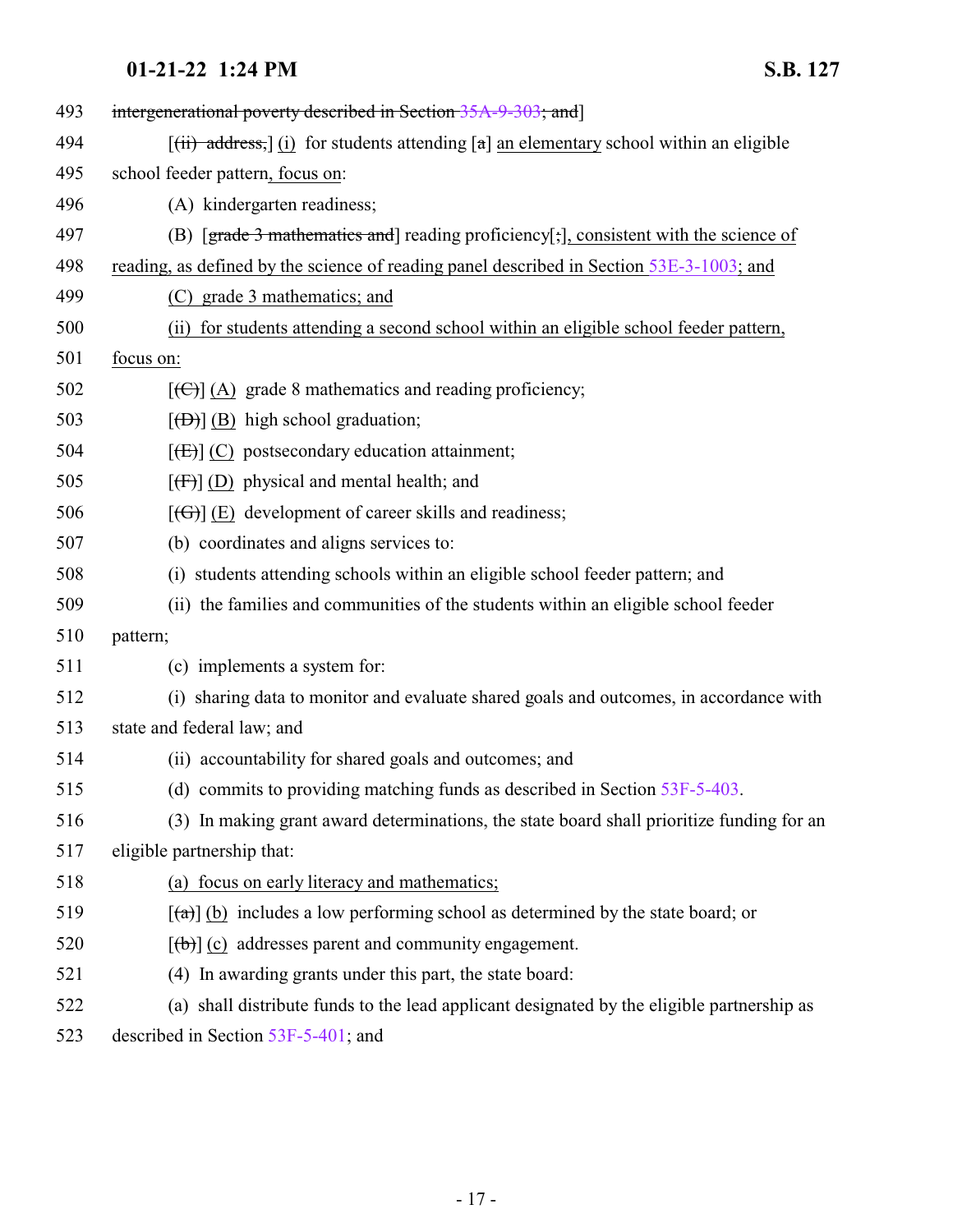<span id="page-17-1"></span><span id="page-17-0"></span>

| 524 | (b) may not award more than \$500,000 per fiscal year to an eligible partnership.             |
|-----|-----------------------------------------------------------------------------------------------|
| 525 | Section 12. Section 53G-10-306 is enacted to read:                                            |
| 526 | 53G-10-306. Science of reading curriculum.                                                    |
| 527 | Each LEA shall adopt science of reading curriculum and intervention programs as               |
| 528 | advised by the science of reading panel described in Section 53E-3-1003.                      |
| 529 | Section 13. Section 53G-11-303 is amended to read:                                            |
| 530 | 53G-11-303. Professional learning standards.                                                  |
| 531 | (1) As used in this section[ $\frac{1}{2}$ ].                                                 |
| 532 | (a) "Evidence-based" means that a strategy demonstrates a statistically significant           |
| 533 | effect, of at least a 0.40 effect size, on improving student outcomes based on:               |
| 534 | (i) strong evidence from at least one well-designed and well-implemented experimental         |
| 535 | study, as the state board further defines; or                                                 |
| 536 | (ii) moderate evidence from at least one well-designed and well-implemented                   |
| 537 | quasi-experimental study, as the state board further defines.                                 |
| 538 | (b) "Evidence-informed" means that a strategy:                                                |
| 539 | is developed using high-quality research outside of a controlled setting in the given<br>(i)  |
| 540 | field, as the state board further defines; and                                                |
| 541 | (ii) includes strategies and activities with a strong scientific basis for use, as the state  |
| 542 | board further defines.                                                                        |
| 543 | (c) "Professional learning" means a comprehensive, sustained, and evidence-based              |
| 544 | approach to improving teachers' and principals' effectiveness in raising student achievement. |
| 545 | (2) A school district or charter school shall implement high quality professional             |
| 546 | learning that meets the following standards:                                                  |
| 547 | (a) professional learning occurs within learning communities committed to continuous          |
| 548 | improvement, individual and collective responsibility, and goal alignment;                    |
| 549 | (b) professional learning requires skillful leaders who develop capacity, advocate, and       |
| 550 | create support systems, for professional learning;                                            |
| 551 | (c) professional learning requires prioritizing, monitoring, and coordinating resources       |
| 552 | for educator learning;                                                                        |
| 553 | (d) professional learning uses a variety of sources and types of student, educator, and       |
| 554 | system data to plan, assess, and evaluate professional learning;                              |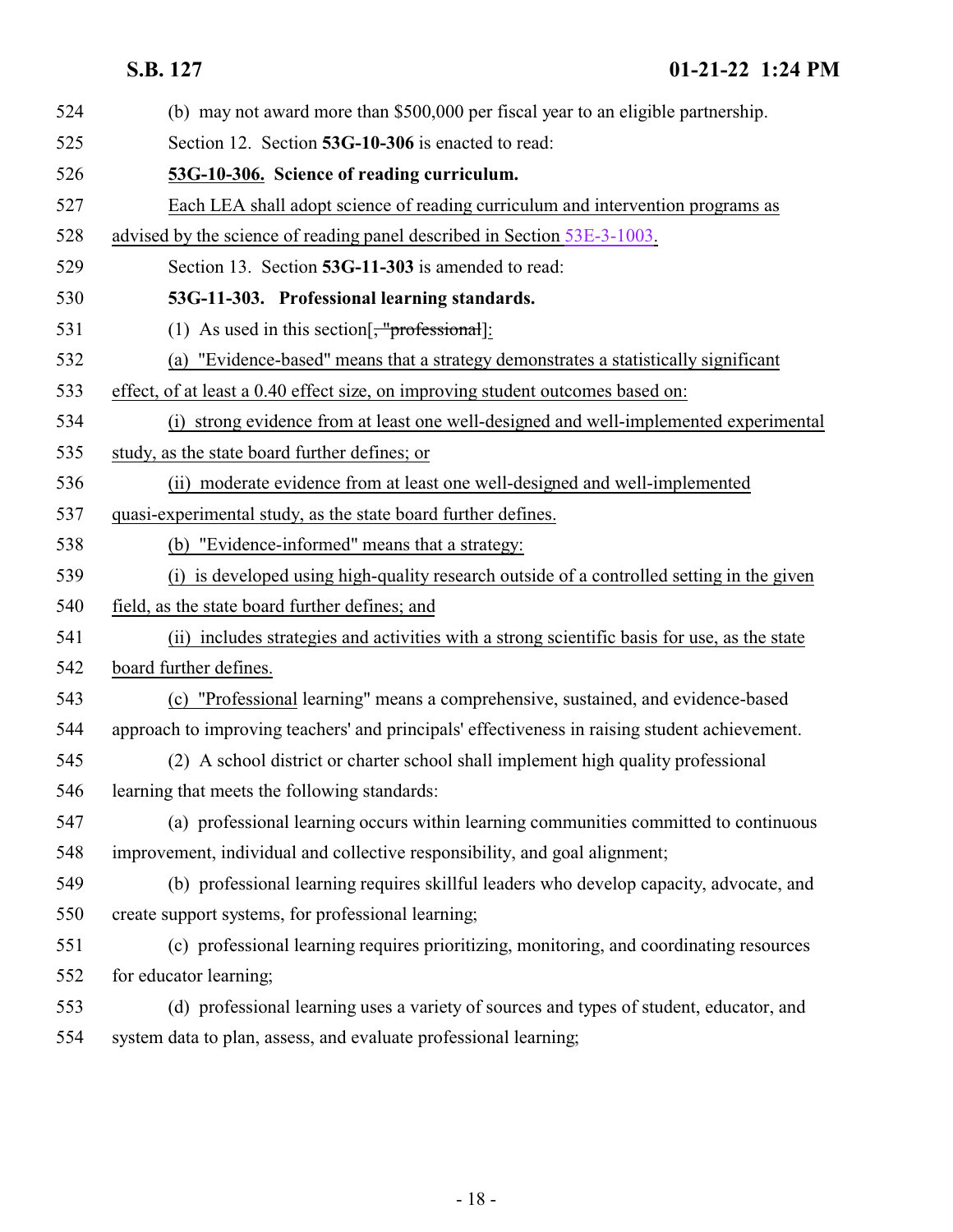| 555 | (e) professional learning integrates theories, research, and models of human learning to               |
|-----|--------------------------------------------------------------------------------------------------------|
| 556 | achieve its intended outcomes;                                                                         |
| 557 | (f) professional learning applies research on change and sustains support for                          |
| 558 | implementation of professional learning for long-term change;                                          |
| 559 | (g) professional learning aligns its outcomes with:                                                    |
| 560 | (i) performance standards for teachers and school administrators as described in rules                 |
| 561 | of the state board; and                                                                                |
| 562 | (ii) performance standards for students as described in the core standards for Utah                    |
| 563 | public schools adopted by the state board pursuant to Section 53E-4-202; [and]                         |
| 564 | (h) professional learning:                                                                             |
| 565 | (i) incorporates the use of technology in the design, implementation, and evaluation of                |
| 566 | high quality professional learning practices; and                                                      |
| 567 | (ii) includes targeted professional learning on the use of technology devices to enhance               |
| 568 | the teaching and learning environment and the integration of technology in content delivery.           |
| 569 | and                                                                                                    |
| 570 | (i) professional learning uses evidence-informed core materials and evidence-based                     |
| 571 | instructional practices and intervention materials.                                                    |
| 572 | (3) School districts and charter schools shall use money appropriated by the Legislature               |
| 573 | for professional learning or federal grant money awarded for professional learning to                  |
| 574 | implement professional learning that meets the standards specified in Subsection (2).                  |
| 575 | (4) The state board, ULEAD, as that term is defined in Section $53E-10-701$ , and the                  |
| 576 | Center for the School of the Future, established in Section 53B-18-801, shall jointly, in              |
| 577 | collaboration with an independent university-based research center, develop and maintain a             |
| 578 | repository of evidence-based practice and evidence-informed intervention materials to support          |
| 579 | school districts and charter schools in meeting the standards described in Subsection (2).             |
| 580 | $[\frac{4}{3}]$ (5) (a) In the fall of 2014, the state board, through the state superintendent, and in |
| 581 | collaboration with an independent consultant acquired through a competitive bid process, shall         |
| 582 | conduct a statewide survey of school districts and charter schools to:                                 |
| 583 | (i) determine the current state of professional learning for educators as aligned with the             |
| 584 | standards specified in Subsection (2);                                                                 |
|     |                                                                                                        |

(ii) determine the effectiveness of current professional learning practices; and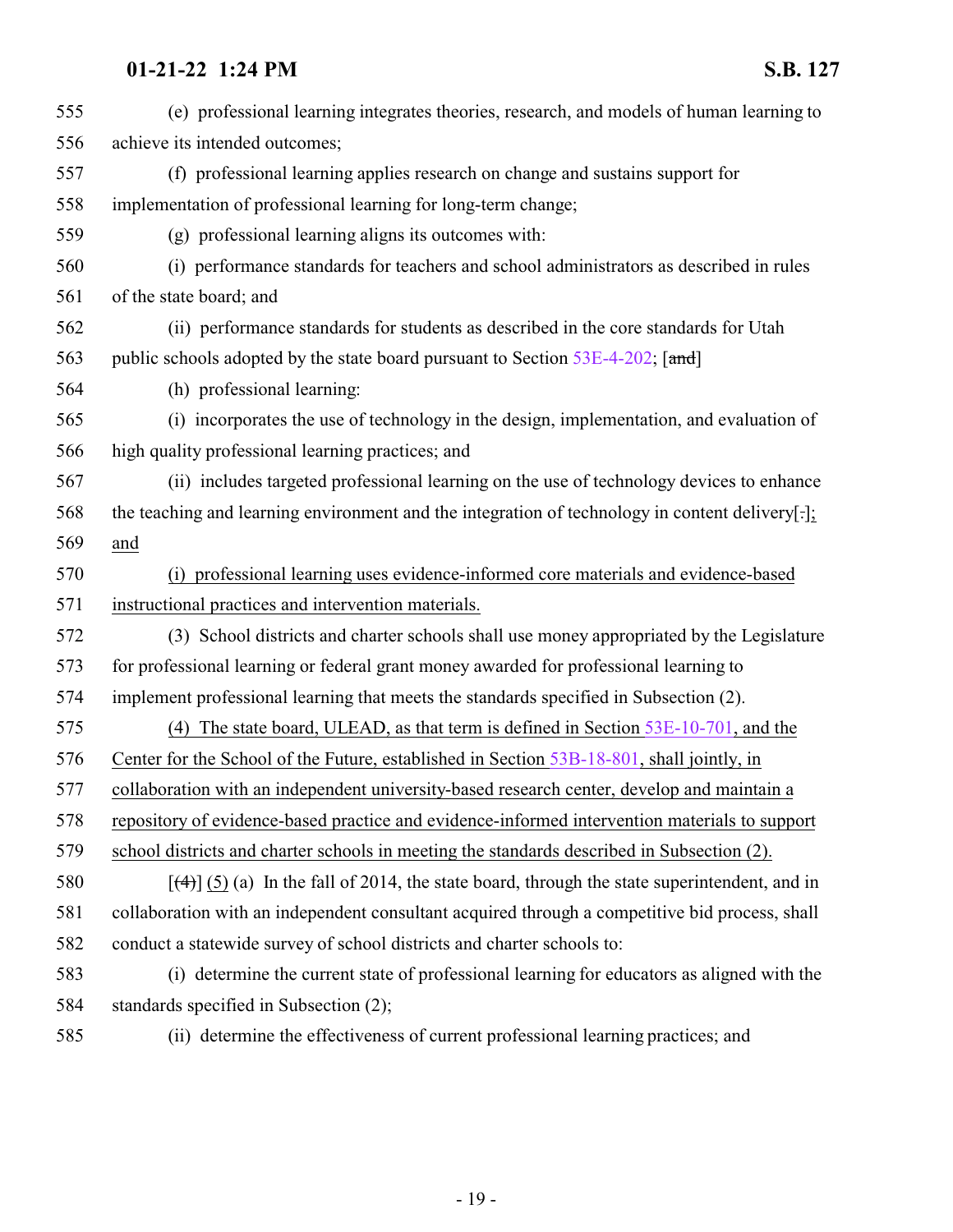<span id="page-19-0"></span>

| 586 | (iii) identify resources to implement professional learning as described in Subsection           |
|-----|--------------------------------------------------------------------------------------------------|
| 587 | (2).                                                                                             |
| 588 | (b) The state board shall select a consultant from bidders who have demonstrated                 |
| 589 | successful experience in conducting a statewide analysis of professional learning.               |
| 590 | (c) (i) Annually in the fall, beginning in 2015 through 2020, the state board, through           |
| 591 | the state superintendent, in conjunction with school districts and charter schools, shall gather |
| 592 | and use data to determine the impact of professional learning efforts and resources.             |
| 593 | (ii) Data used to determine the impact of professional learning efforts and resources            |
| 594 | under Subsection $[\left(4\right)] (5)(c)(i)$ shall include:                                     |
| 595 | (A) student achievement data;                                                                    |
| 596 | (B) educator evaluation data; and                                                                |
| 597 | (C) survey data.                                                                                 |
| 598 | Section 14. Section 53G-11-305 is enacted to read:                                               |
| 599 | 53G-11-305. Literacy preparation assessment for principals.                                      |
| 600 | $(1)$ As used in this section:                                                                   |
| 601 | (a) "Current elementary school principal" means an individual who is serving as an               |
| 602 | elementary school principal on the effective date of this bill.                                  |
| 603 | (b) "Prospective elementary school principal" means an individual who is not serving             |
| 604 | as an elementary school principal on the effective date of this bill.                            |
| 605 | (c) "Required literacy preparation assessment" means the same as that term is defined            |
| 606 | in Section $53E-6-301$ .                                                                         |
| 607 | $(2)$ (a) Except as provided in Subsection $(2)(b)$ :                                            |
| 608 | (i) each current elementary school principal shall pass the required literacy preparation        |
| 609 | assessment before April 1, 2027; and                                                             |
| 610 | (ii) a prospective elementary school principal shall pass the required literacy                  |
| 611 | preparation assessment before becoming an elementary school principal.                           |
| 612 | (b) (i) An individual's passage of the required literacy preparation assessment to obtain        |
| 613 | an educator license under Section 53E-6-301 satisfies the assessment requirement in              |
| 614 | Subsection $(2)(a)$ .                                                                            |
| 615 | (ii) An individual is exempt from the assessment requirement in Subsection $(2)(a)$ if           |
| 616 | the individual completes the demonstrated competency pathway described in Subsection (3)(b).     |